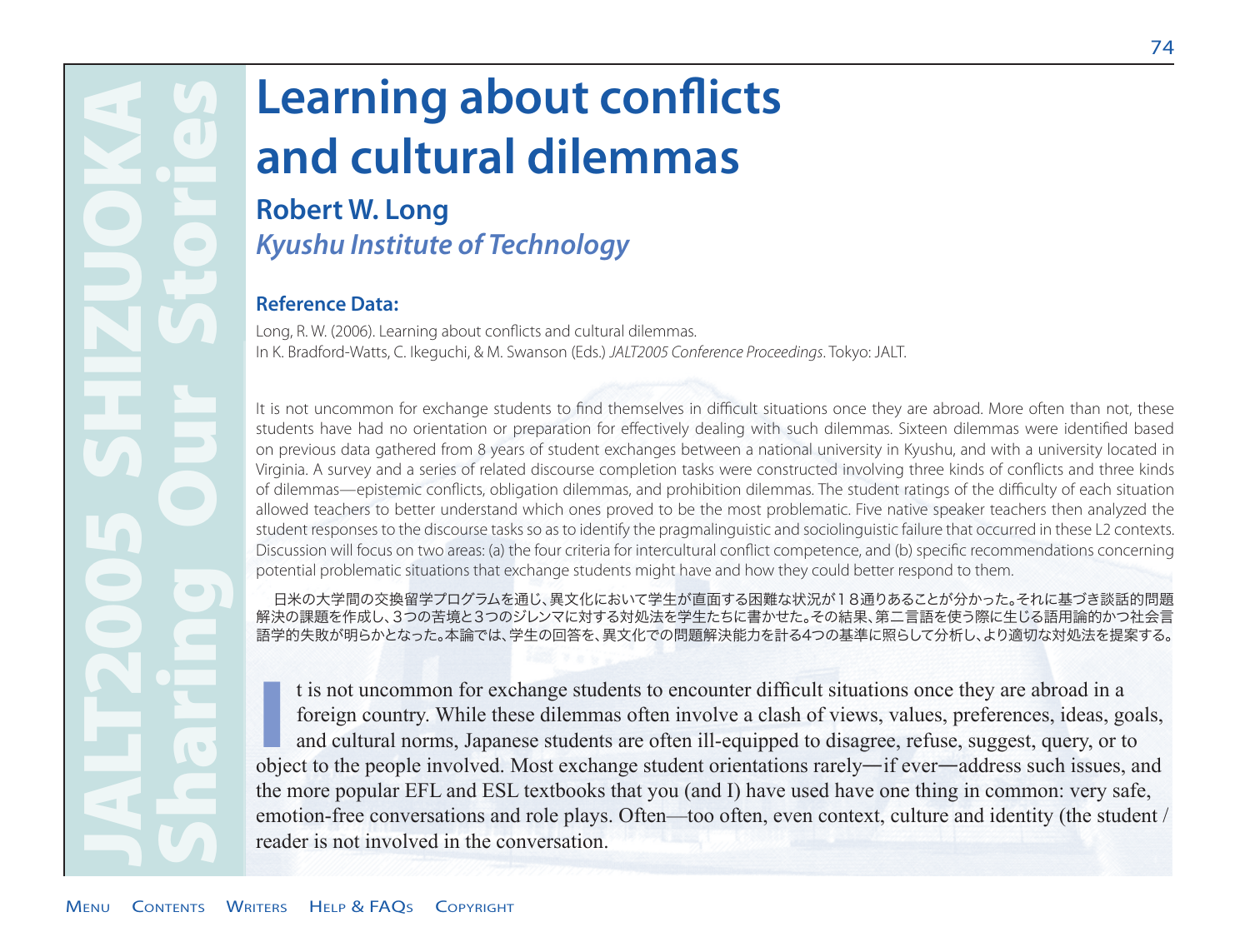Moreover, intercultural contexts are rarely taken into account<br>
in student texts. Students are rarely, if ever, given guidance<br>
about responding to group pressure, demands, blame, criticism,<br>
derision, and insults. Rolepla in student texts. Students are rarely, if ever, given guidance about responding to group pressure, demands, blame, criticism, derision, and insults. Roleplays remain very superficial, and students are often never asked to discuss or defend his or her ideas, values, customs, and norms. In the end, students are short-changed when it comes to be able to appropriately respond to the complexities of living abroad, and as a result, find it difficult to assert their own rights, values, and ideas. Wright and Bolitho (1993; 1997) observe that most EFL literature is focused on raising language awareness instead of pragmalinguistic awareness, and that pragmalinguistic features are left to be picked up by the students themselves.

 In this study, students were asked to respond to discourse completion tasks (DCTs) based on conflicts and dilemmas. Because the students' responses were insightful (in regard to both appropriate and inappropriate responses), the pragmalinguistic failure and success the (in)appropriateness of language structures used will then be presented. This data will then be used to emphasize the students' sociolinguistic failure and success, (relating to their relationships with various Americans). Discussion will not only focus on fours criteria for intercultural conflict competence: appropriateness, effectiveness, satisfaction, and productivity, but also on the importance of *discourse competency*.

#### **Pragmalinguistic failure**

In a nutshell pragmalinguistic control relates to the appropriateness of the language structures used. Concerning pragmalinguistic competence, there are several issues.Ron White focuses on power and status relationships, citing a

case of a concierge telling a guest "I think you had better wait in your room." The intention of the concierge did not match the status relationship and in a comparable British context, typically the statement would be used to indicate a recommendation made by a speaker with some authority or power over the hearer by virtue of status or knowledge. Rather than use a form of words which carry the force of a recommendation, therefore, the speaker could still have indicated her solicitousness by using a tentatively expressed suggestion, such as:

- If you'd like to wait in your room, someone will be along shortly.
- Perhaps you could wait in your room until someone comes from housekeeping.
- Someone will come to your room shortly.

In short, conversations are as much as about interpersonal interactions as it is about language. There are sociopragmatic "issues" that students should be aware of: register, familiarity, linguistic choice, imposition, politeness, intention, social distance between speaker and hearer, relative rights and obligations, as well as cultural and subcultural norms. White (1997) states, "Both sociopragmatic and pragmalinguistic problems can and do occur in intercultural communication because of differences between parties in their definition of the communicative event itself, understanding of their rights and obligations as participants, perception of relative status, and social distance interpretations assigned to specific linguistic forms. Such differences can be related to differences in subjective culture, that is, intangible attitudes, values, feelings."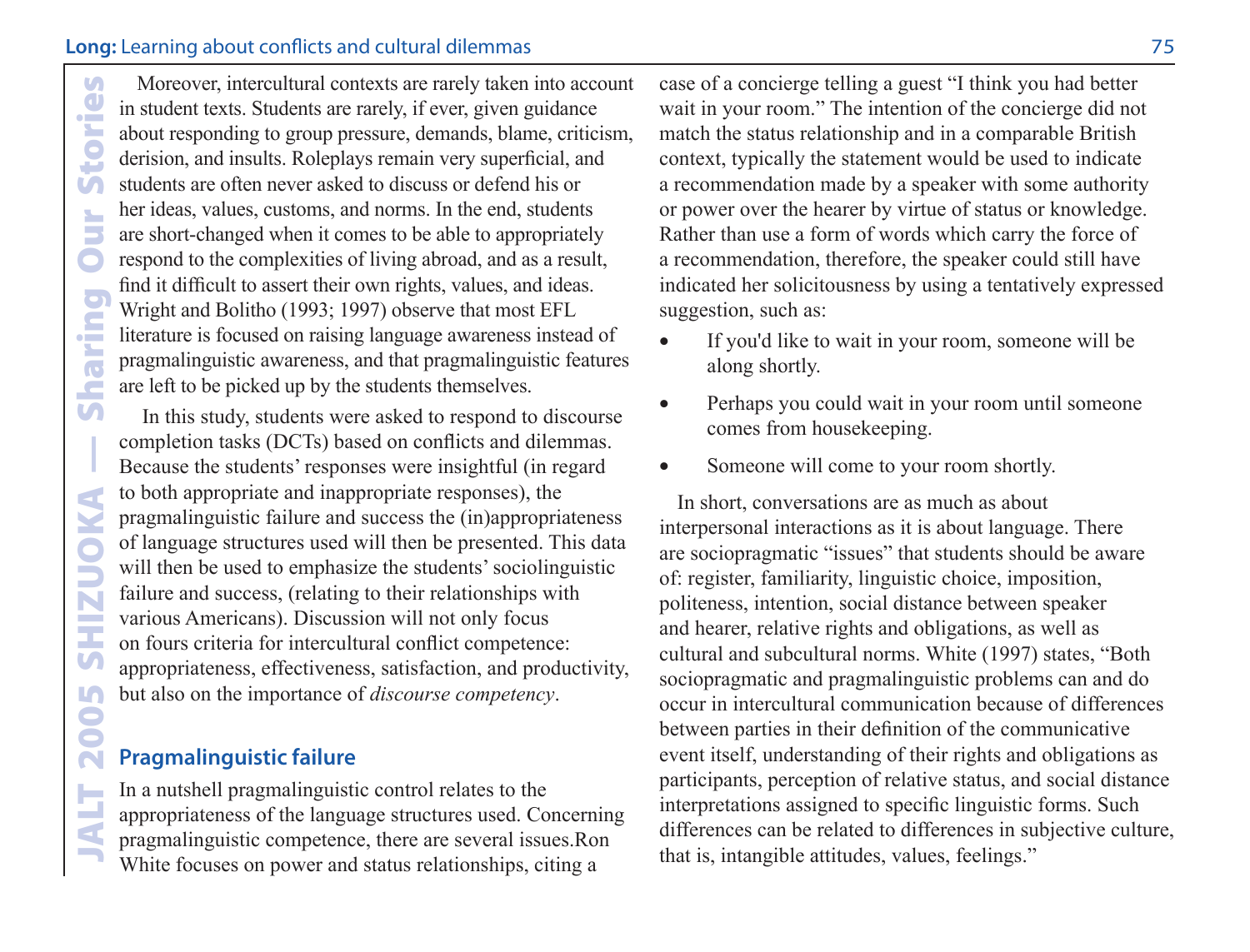#### $\overline{G}$ The study  $\overline{a}$ **Rationale** Ť

Sto

**Our** 

 $\overline{\mathbf{C}}$ F

**Sharin** 

2005 SHIZUOKA

# The study<br>
Rationale<br>
Kyushu Ins<br>
one in Brita<br>
University)<br>
One of the lexchanges.<br>
Dominion I<br>
that some sin their stude<br>
adequately<br>
students res<br>
for advice),<br>
It became<br>
education, potential co<br>
was *easy, p*<br>
world i Kyushu Institute of Technology has three sister universities, one in Britain, another in the United States (Old Dominion University), and two more, located in Korea and in Australia. One of the benefits of such a relationship is that of student exchanges. Being one of the coordinators for the Old Dominion University exchanges program, I have realized that some students have encountered problems and issues in their study abroad. While often the students were able to adequately negotiate a satisfactory outcome, some of the students resorted to emailing the main coordinator (asking for advice), or withdrawing from many outside programs.

It became apparent that despite years and years of English education, very little instruction prepared students for potential conflicts or problems. The English they had learned was *easy, predictable, emotion-free,* and always *safe.* As the world is not easy, predictable, emotion-free, and safe, there were problems with students being able to linguistically (and emotionally) respond to problems once they were overseas.

#### **Research aims**

It was decided to present students with a variety of discourse completion tasks involving conflicts and dilemmas so as to familiarize them with situations and language that they might encounter. This study is exploratory study, and the sole research aim is to obtain various student responses that relate to pragmalinguistic failure and success on a DCT. The results can then help guide Japanese students who want to be travel abroad.

#### **Materials**

#### *Surveys / discourse completion tasks*

Two surveys / discourse completion tasks were devised. The first set was based on three kinds of conflicts: (a) with roommates and friends, (b) with boy / girlfriends and parties, and (c) in the city. Conflicts centered around the following functions: (a) requests, (b) blame, (c) demands, (d) refusals, (e) derision, and (f) criticism. The psychological tension was created by group pressure, unreasonable demands, inappropriate comments, unacceptable behavior, insults, requests, invitations, unacceptable or rude behavior, and mistakes / errors.

The second set of surveys and tasks involved three kinds of cultural dilemmas: (a) epistemic conflicts (a dilemma involving two or more moral requirements, and the agent does not know which of the conflicting requirements take precedence in his situation), (b) obligation dilemmas (situations in which more than one feasible action is obligatory), and (c) prohibition dilemmas (in which all feasible actions are forbidden). Students were asked to rate the difficulty or ease of each situation (conflict or dilemma); the aim was to identify specific dilemmas that were problematic for them. Students were then asked to write down their own responses to comments in the DCT by the speakers.

#### **Procedures**

The conflicts and dilemmas were divided up over a period of three weeks, and students were allowed one week to think through their own responses to various prompts, questions,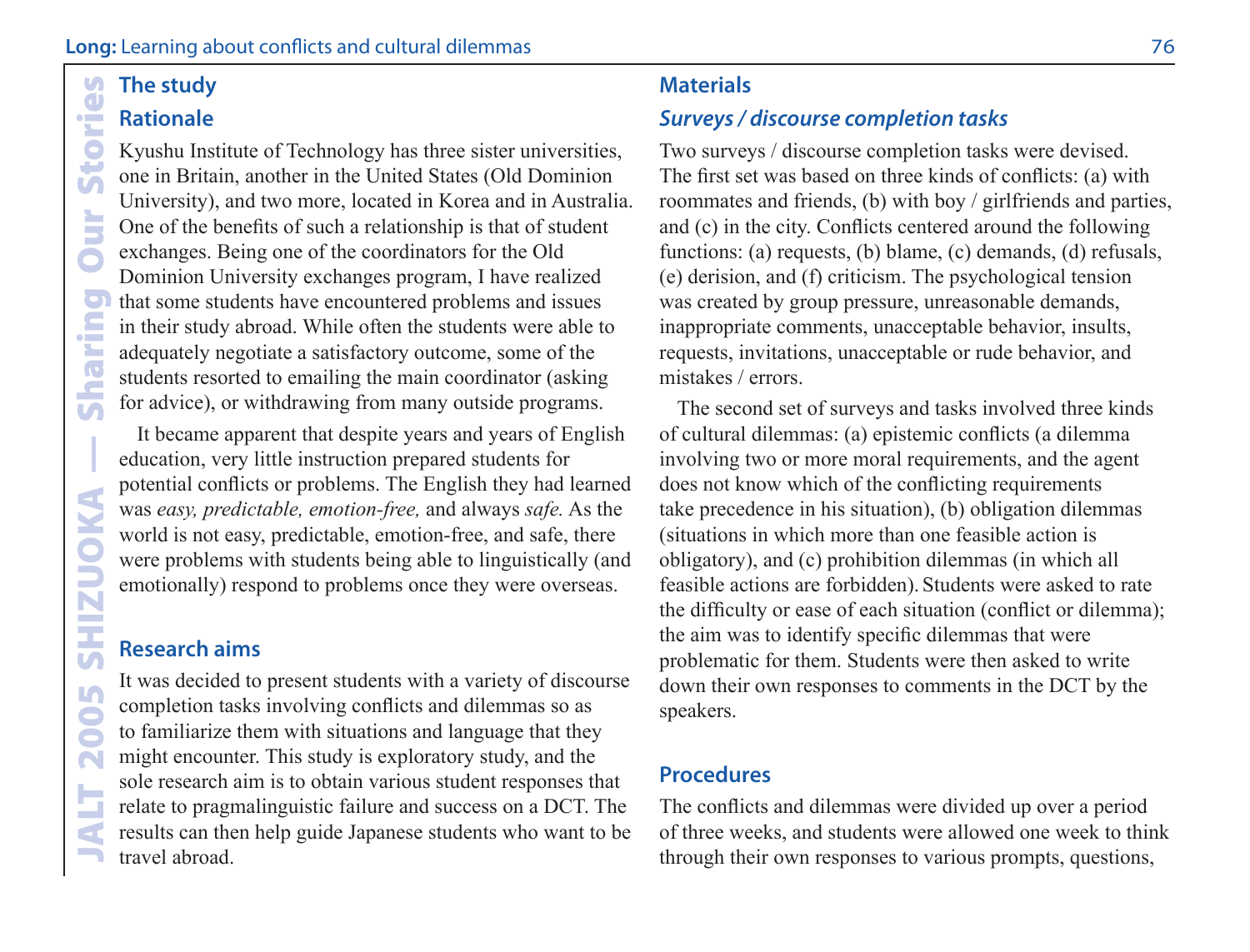#### **Long:** Learning about conflicts and cultural dilemmas **1996 1996 1997 1998 1998 1998 1999 1999 1999 1999 1999 1999 1999 1999 1999 1999 1999 1999 1999 1999 1999 1999 1999 1999**

decays and issues. Thus, there were three sets of DCTs that were given to students over a period of the direct given the direct store and the direct of the second (conflicts 1- 12), 139 pape<br>were handed out, and 101 papers sets of DCTs that were given to students over a period of three weeks. For the first set (conflicts 1 - 12), 139 papers were handed out, and 101 papers were returned. Two papers were rejected as they were incomplete. For the second set, (conflicts 13- 18, and dilemmas 1 - 3) 126 papers were handed out, and 81 were turned in. One paper was rejected as incomplete. For the third set, (dilemmas 4 -14) 126 papers were passed out, and 66 were returned. The responses indicate particular speech acts that increased and decreased conflict.

#### **Subjects**

The participants were second year university students at Kyushu Institute of Technology majoring in engineering. As this was an elective English course, these students could be described as motivated with fairly good communicative skills.

#### **Data analysis and Coding**

Students' numerical responses on the difficulty of each situation were encoded into SPSS and given as modes, averages, and in standard deviations. A t-test was conducted between the two surveys to indicate if there were any significant differences. As for the discourse completion tasks, responses will be coded based on the function the participant uses in his or her reply. Frequency counts will be given for each function, and five native speaker teachers will evaluate how they view the effectiveness of their responses.

#### **Results**

The responses for both the conflicts and dilemmas are included in Tables 1 and 2.

#### **Table 1. Participants' responses to conflicts**

| Conflicts involving Friends / roommates                                         |                          |         |                |  |  |
|---------------------------------------------------------------------------------|--------------------------|---------|----------------|--|--|
|                                                                                 | Modes                    | Average | <b>Std Dev</b> |  |  |
| Conflict 1: Requests - Friends<br>drinking alcohol                              | 3                        | 3.28    | 1.27           |  |  |
| Conflict 2: Blame - Lost homework<br>is blamed on you                           | $\overline{4}$           | 3.72    | 1.20           |  |  |
| Conflict 3: Demands - Roommate<br>demands you leave for the day                 | 4                        | 3.52    | 1.66           |  |  |
| Conflict 4: Refusals - Roommate<br>refuses to loan you \$5.00                   | $\overline{\mathcal{A}}$ | 4.16    | 1.21           |  |  |
| Conflict 5: Derision - About not<br>knowing American football                   | 3                        | 3.60    | 1.35           |  |  |
| Conflict 6: Criticism - You are<br>criticized for buying the wrong CD           | $\overline{\mathcal{A}}$ | 3.64    | 1.68           |  |  |
| Conflicts involving Boy / girlfriends and Parties                               |                          |         |                |  |  |
| Conflict 7: Requests - Boy /<br>girlfriend requests to stay over                | 5                        | 4.04    | 1.30           |  |  |
| Conflict 8: Blame - Boy / girlfriend<br>blames you about being rushed           | 3                        | 3.72    | 1.17           |  |  |
| Conflict 9: Demands - Best friend<br>urging you to date someone                 | $\overline{4}$           | 4.08    | 1.46           |  |  |
| Conflict 10: Refusals - Boy /<br>girlfriend refuses to leave party              | $\overline{4}$           | 3.92    | 1.18           |  |  |
| Conflict 11: Derision - Boy /<br>girlfriend insults you because you<br>are late | 6                        | 4.60    | 1.44           |  |  |
| Conflict 12: Criticism - The people<br>at a party insult your food              | $\overline{4}$           | 3.76    | 1.16           |  |  |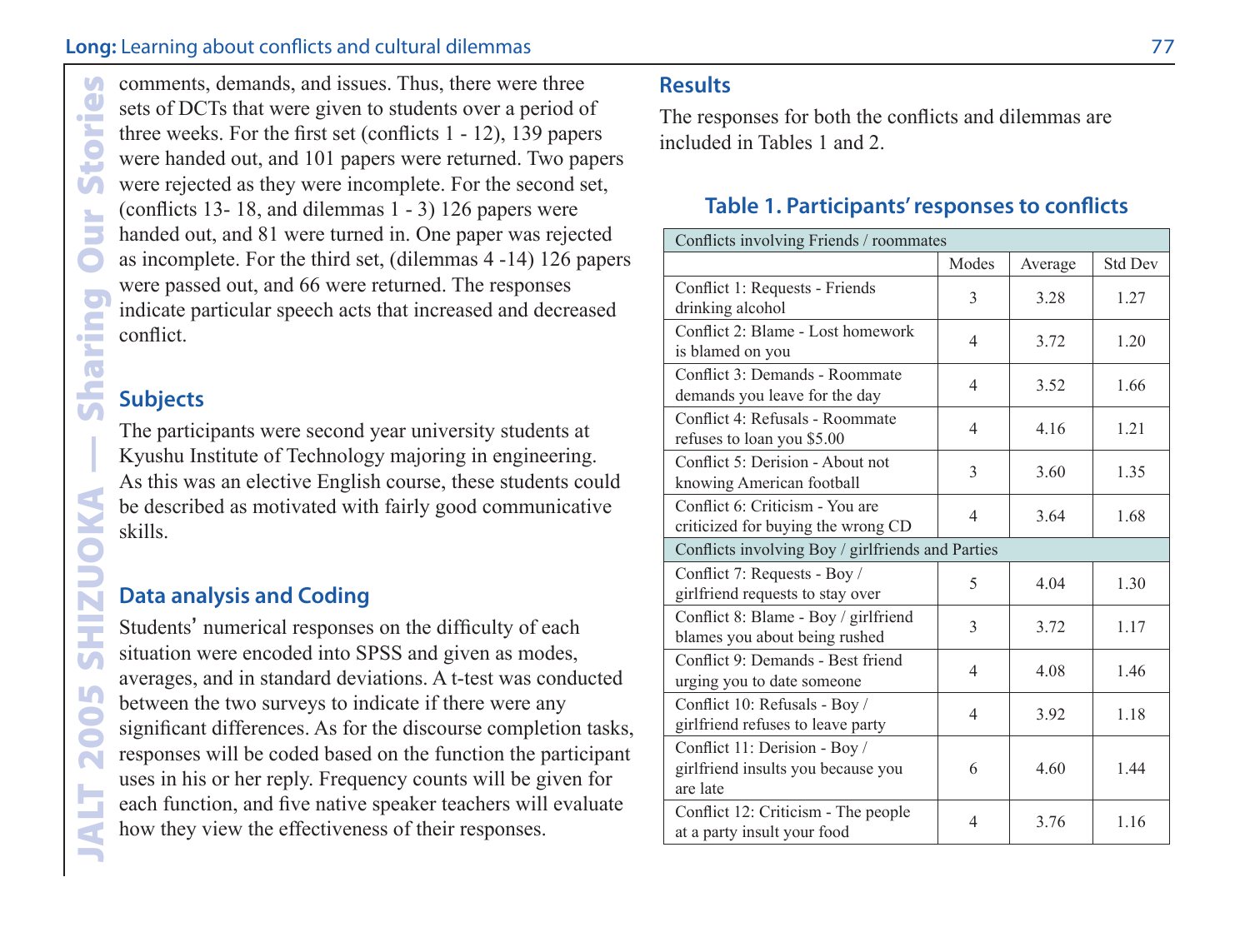| Conflicts in the City                                                   |               |      |      |  |  |  |  |  |
|-------------------------------------------------------------------------|---------------|------|------|--|--|--|--|--|
| Conflict 13: Requests - A drunk man<br>asks you for money               | 4             | 3.84 | 1.28 |  |  |  |  |  |
| Conflict 14: Blame - You are lost and<br>friend blames you              | 3             | 4.08 | 1.41 |  |  |  |  |  |
| Conflict 15: Demands - You demand<br>to be served what you order        | $\mathcal{F}$ | 2.80 | 1.52 |  |  |  |  |  |
| Conflict 16: Refusals - Clerk refuses<br>to accept travelers checks     | $\varsigma$   | 3.76 | 1.73 |  |  |  |  |  |
| Conflict 17: Derision - Japanese<br>baseball teams are insulted         | $\mathcal{E}$ | 3.00 | 1.22 |  |  |  |  |  |
| Conflict 18: Criticism - Suggestion<br>for the art museum is criticized |               | 3.00 | 1.63 |  |  |  |  |  |

#### **Table 2. Participants' responses to dilemmas**

| Conflicts in the City                                                       |                |         |                        |
|-----------------------------------------------------------------------------|----------------|---------|------------------------|
| Conflict 13: Requests - A drunk man<br>asks you for money                   | 4              | 3.84    | 1.28                   |
| Conflict 14: Blame - You are lost and<br>friend blames you                  | 3              | 4.08    | 1.41                   |
| Conflict 15: Demands - You demand<br>to be served what you order            | 3              | 2.80    | 1.52                   |
| Conflict 16: Refusals - Clerk refuses<br>to accept travelers checks         | 5              | 3.76    | 1.73                   |
| Conflict 17: Derision - Japanese<br>baseball teams are insulted             | 3              | 3.00    | 1.22                   |
| Conflict 18: Criticism - Suggestion<br>for the art museum is criticized     | $\overline{4}$ | 3.00    | 1.63                   |
| Table 2. Participants' responses to dilemmas                                |                |         |                        |
| <b>Epistemic Conflicts</b>                                                  |                |         |                        |
|                                                                             | Modes          | Average |                        |
| Dilemma 1: Family wants your<br>honest opinion about dinner                 | 3              | 3.44    | <b>Std Dev</b><br>1.44 |
| Dilemma 2: Your friends insist that<br>you buy sexier clothes               | $\overline{4}$ | 3.12    |                        |
| Dilemma 3: Your friends insists that<br>you date his brother / sister again | 3, 4, 5        | 3.72    |                        |
| Dilemma 4: You are told not to go<br>out at night as it is dangerous        | 3              | 3.16    | 1.66<br>1.64<br>1.40   |
| Dilemma 5: Leaving a rock concert<br>without friends                        | 3              | 3.28    |                        |
| <b>Obligation Conflicts</b>                                                 |                |         | 1.30                   |
| Dilemma 6: Going with host family's<br>son or cleaning the house            | 3              | 3.12    | 1.33                   |

| Dilemma 8: Class bike ride or<br>spending the day with boy /<br>girlfriend | 5               | 4.52 | 1.35 |
|----------------------------------------------------------------------------|-----------------|------|------|
| Dilemma 9: Being home by 11<br>o'clock but friends want to stay            | 3               | 3.72 | 1.72 |
| Dilemma 10: Going with friends to a<br>party or do homework                | $\mathfrak{D}$  | 3.12 | 1.45 |
| Prohibition dilemmas                                                       |                 |      |      |
| Dilemma 11: Watching a sex video<br>at host family's house                 | 3               | 3.60 | 1.75 |
| Dilemma 12: Your friends want to<br>copy your homework                     | 3               | 3.16 | 1.43 |
| Dilemma 13: Political argument with<br>two friends                         | $\overline{4}$  | 3.36 | 1.46 |
| Dilemma 14: Your boy / girlfriend<br>wants to stay out later               | 3               | 3.88 | 1.66 |
| Dilemma 15: Evacuation, but you<br>want to take your stereo                | 2, 3, 4,<br>5.6 | 3.52 | 1.96 |

Note:  $N = 25$ .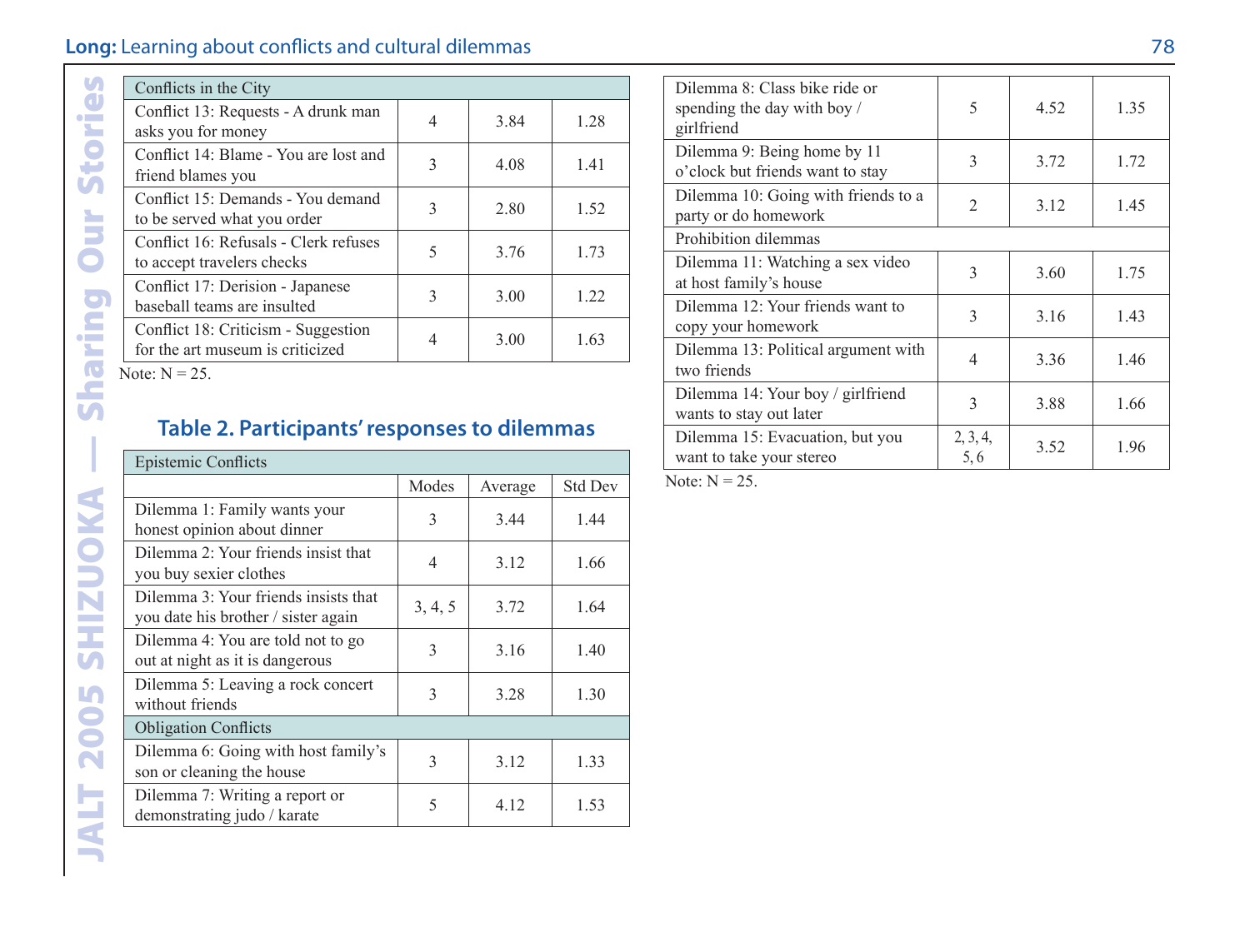| $\mathbf{U}$<br>Ō                      |                                                                                                                                   |                                     | <b>Figure 1. Examples of sociopragmatic failure</b>                                                                                                                                                                                                                                                                                                                                                                                                                                                                                                                                                                                |  |  |
|----------------------------------------|-----------------------------------------------------------------------------------------------------------------------------------|-------------------------------------|------------------------------------------------------------------------------------------------------------------------------------------------------------------------------------------------------------------------------------------------------------------------------------------------------------------------------------------------------------------------------------------------------------------------------------------------------------------------------------------------------------------------------------------------------------------------------------------------------------------------------------|--|--|
| $\bullet$<br>×.                        | (i.e., is the appropriate speech act performed and at the right time?) What is the most appropriate speech act in this situation? |                                     |                                                                                                                                                                                                                                                                                                                                                                                                                                                                                                                                                                                                                                    |  |  |
| G<br>Ū                                 | <b>Conflict Type</b>                                                                                                              | Inappropriate<br><b>Speech Acts</b> | <b>Examples of Inappropriate Student Responses</b>                                                                                                                                                                                                                                                                                                                                                                                                                                                                                                                                                                                 |  |  |
| È                                      | Conflict 1: Requests - Friends drinking<br>alcohol                                                                                |                                     |                                                                                                                                                                                                                                                                                                                                                                                                                                                                                                                                                                                                                                    |  |  |
|                                        | Conflict 2: Blame - Lost homework is                                                                                              | Observation<br>Opining              | 1. "Oh bother. I don't need to do your homework. And I have a dislike for you. So, I<br>don't want to say sorry."                                                                                                                                                                                                                                                                                                                                                                                                                                                                                                                  |  |  |
|                                        | blamed on you                                                                                                                     | Insult                              | 2. NO. I can't accept that. You are shameless.<br>3. You are crazy. I don't have to do your homework.                                                                                                                                                                                                                                                                                                                                                                                                                                                                                                                              |  |  |
| haring                                 | Conflict 3: Demands - Roommate<br>demands you leave for the day                                                                   |                                     |                                                                                                                                                                                                                                                                                                                                                                                                                                                                                                                                                                                                                                    |  |  |
|                                        | Conflict 4: Refusals - Roommate refuses<br>to loan you \$5.00                                                                     | Assertion                           | 1. "You are very stingy."                                                                                                                                                                                                                                                                                                                                                                                                                                                                                                                                                                                                          |  |  |
| HIZUOKA<br><b>SV</b><br>In<br>200<br>5 | Conflict 5: Derision - About not knowing<br>American football                                                                     | Insults<br>Threat<br>Assertion      | Part 1.<br>1. Really? American football don't have high popularity among Japanese. So, It's not<br>crazy. You are crazy.<br>Part 2.<br>1. "I'm from earth. You hope to make me angry. American football Is no popullly sports<br>in Japan."<br>2. "You are crazy! I don't know anything about American football, but I know about<br>sumo Is the best game In the world. Do you know sumo?"<br>3. "What? Do you baseball? If you [don't] know, you must be come from Mars."<br>4. "It's too bad. I will hit your face."<br>5. "You are so crazy man. Soccer is more interesting than American football."<br>6. "You are impolite." |  |  |
|                                        | Conflict 6: Criticism - You are criticized<br>for buying the wrong CD                                                             | Assertion<br>Opining                | 1. "You don't know music. So you say nothing."<br>2. "I don't like you. Your's taste in music is different from mine.                                                                                                                                                                                                                                                                                                                                                                                                                                                                                                              |  |  |
|                                        | Conflict 7: Requests - Boy / girlfriend<br>requests to stay over                                                                  |                                     |                                                                                                                                                                                                                                                                                                                                                                                                                                                                                                                                                                                                                                    |  |  |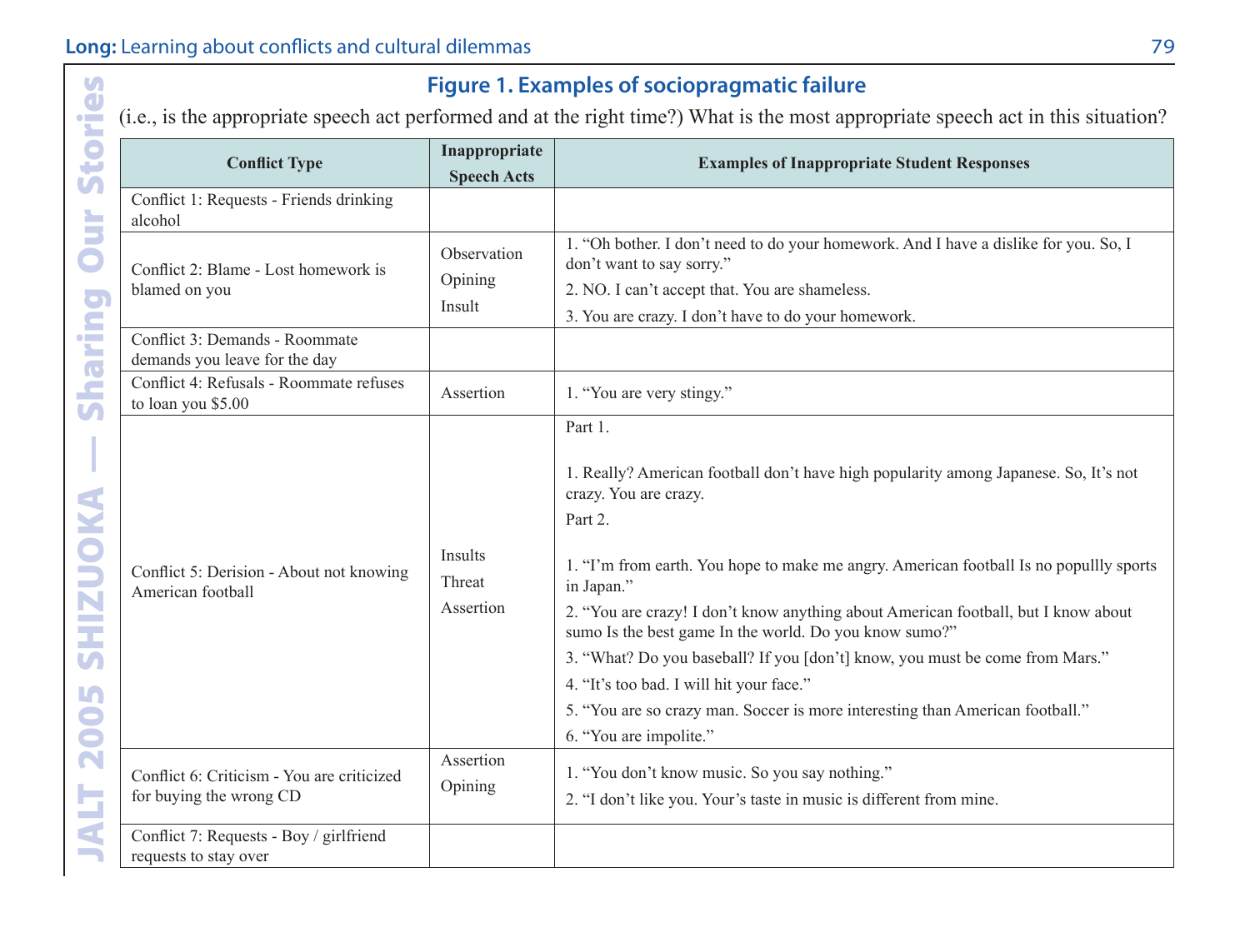|                                                                              |                     | Part 1.                                                                                       |
|------------------------------------------------------------------------------|---------------------|-----------------------------------------------------------------------------------------------|
| Conflict 8: Blame - Boy / girlfriend<br>blames you about being rushed        | Assertion           | 1. You are persistent. I hate you.                                                            |
|                                                                              |                     | 2. Your sense is crazy. My girlfriends is much more pretty than your sister. I love her.      |
|                                                                              | Insult              | Part 2.                                                                                       |
|                                                                              |                     | 2. No. It's all your fault. You should noticed it.                                            |
| Conflict 9: Demands - Best friend urging                                     | Assertion           | Part 2.                                                                                       |
| you to date someone                                                          |                     | 1. "If I like her. I would go to date. But I really hate her. So I don't go."                 |
| Conflict 10: Refusals - Boy / girlfriend                                     |                     | Part 1.                                                                                       |
| refuses to leave party                                                       | Assertion           | 1. Oh my god. I'd recognized you as my important girlfriend. But now you aren't my<br>friend. |
| Conflict 11: Derision - Boy / girlfriend<br>insults you because you are late |                     |                                                                                               |
|                                                                              |                     | Part 1.                                                                                       |
| Conflict 12: Criticism - The people at a                                     | Insult<br>Assertion | 1. You're foolish. This is very delicious.                                                    |
| party insult your food                                                       |                     | 2. You are rude! This is a recognized food.                                                   |
|                                                                              |                     | 3. This party is very uninteresting. I'm very bored.                                          |
|                                                                              | Command             | 1. Thank you. But I am not rich. Go away!                                                     |
| Conflict 13: Requests - A drunk man asks                                     | Threat              | 2. I went to bank. So have many money.                                                        |
| you for money                                                                |                     | Part 2.                                                                                       |
|                                                                              | Statement           | 3. That is not right! I have no money. If you don't go away, I will call a policeman.         |
| Conflict 14: Blame - You are lost and<br>friend blames you                   |                     |                                                                                               |
| Conflict 15: Demands - You demand to be                                      | Insult              | 1. You are crazy! Bring me my order.                                                          |
| served what you order                                                        | Assertion           | 2. I think that this particular meal is very bad. I don't' want to eat this meal.             |
|                                                                              |                     | 1. Don't you know me? I am a son of the Japanese Prime Minister. I can make your<br>fired.    |
| Conflict 16: Refusals - Clerk refuses to                                     | Assertion           | 2. Don't be so rude.                                                                          |
| accept travelers checks                                                      | Command<br>Insult   | 3. You really have some crazy ideas.                                                          |
|                                                                              |                     | 4. OK. Please call the manager. As a salesclerk you are a failure.                            |
|                                                                              |                     | 5. You should solve this problem first. And you should apologize for your rudeness.           |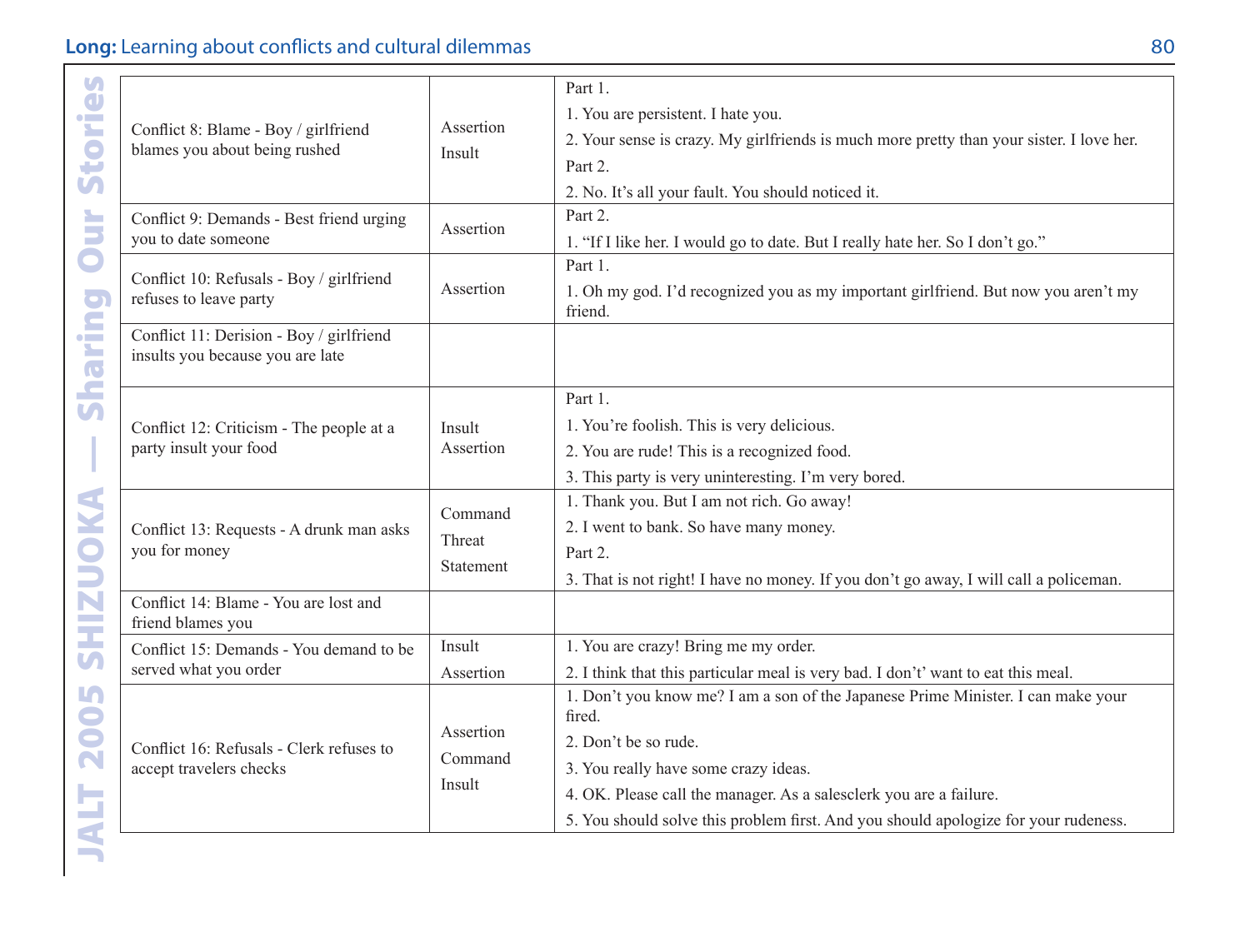|  | Conflict 17: Derision - Japanese baseball<br>teams are insulted         | Assertion<br>Slur   | 1. You talk sheer nonsense.<br>2. How rude you are!<br>3. You really have some crazy ideas. Japanese team is strong. |
|--|-------------------------------------------------------------------------|---------------------|----------------------------------------------------------------------------------------------------------------------|
|  | Conflict 18: Criticism - Suggestion for the<br>art museum is criticized | Insult<br>Assertion | 1. HmmmYou are pigheaded.<br>2. You are crazy. Don't you understand art?                                             |
|  |                                                                         |                     | 3. It's nonsense. [ to go to the park ]                                                                              |
|  |                                                                         |                     | 4. You are [a] kid. What do you do in the park? You're idea is crazy.                                                |

#### **Figure 2. Examples of sociopragmatic failure**

| <b>Stories</b>   | Conflict 17: Derision - Japanese baseball<br>teams are insulted<br>Conflict 18: Criticism - Suggestion for the                                          | Assertion<br>Slur<br>Insult         | 1. You talk sheer nonsense.<br>2. How rude you are!<br>3. You really have some crazy ideas. Japanese team is strong.<br>1. HmmmYou are pigheaded.<br>2. You are crazy. Don't you understand art?                                                          |
|------------------|---------------------------------------------------------------------------------------------------------------------------------------------------------|-------------------------------------|-----------------------------------------------------------------------------------------------------------------------------------------------------------------------------------------------------------------------------------------------------------|
| Š                | art museum is criticized                                                                                                                                | Assertion                           | 3. It's nonsense. [ to go to the park ]<br>4. You are [a] kid. What do you do in the park? You're idea is crazy.                                                                                                                                          |
| putn             |                                                                                                                                                         |                                     | <b>Figure 2. Examples of sociopragmatic failure</b><br>(i.e., is the appropriate speech act performed and at the right time?) What is the most appropriate speech act in this situation?                                                                  |
| <b>Shal</b>      | <b>Dilemma</b>                                                                                                                                          | Inappropriate<br><b>Speech Acts</b> | <b>Examples of Inappropriate Student Responses</b>                                                                                                                                                                                                        |
| I                | Dilemma 1: Dinner with homestay parents                                                                                                                 | Assertion                           | Part 2.<br>I don't have it. It's very a bad tasting.                                                                                                                                                                                                      |
|                  | Dilemma 2: Shopping and picking out<br>sexy clothing                                                                                                    | None                                | None                                                                                                                                                                                                                                                      |
| SHIZUOKA         | Dilemma 3: Your friend insisting that you<br>date his brother / sister.                                                                                 | Assertion                           | Part 1.<br>1. UmmmNo! I don't want to meet him. I hate him.<br>2. So so. I want to dater her again, but she may not want to date with me. I find she was<br>very bored with me.<br>Part 2. I am on bad terms with her because we had a quarrel yesterday. |
|                  | Dilemma 4: Going to a nightclub though<br>your homestay parents think it's not safe<br>to go out at night.                                              | None                                | None                                                                                                                                                                                                                                                      |
| 2005             | Dilemma 5: You are at a rock concert in<br>the U.S, but you want to go home because<br>of the noise. Your friends might be<br>bothered by your absence. | None                                | None                                                                                                                                                                                                                                                      |
| <b>ALT</b><br>m. | Dilemma 6: You have to help clean your<br>homestay's family house though the<br>homestay's son wants you to go out with<br>him.                         | Assertion                           | 1. And I don't like you. You are impudent.                                                                                                                                                                                                                |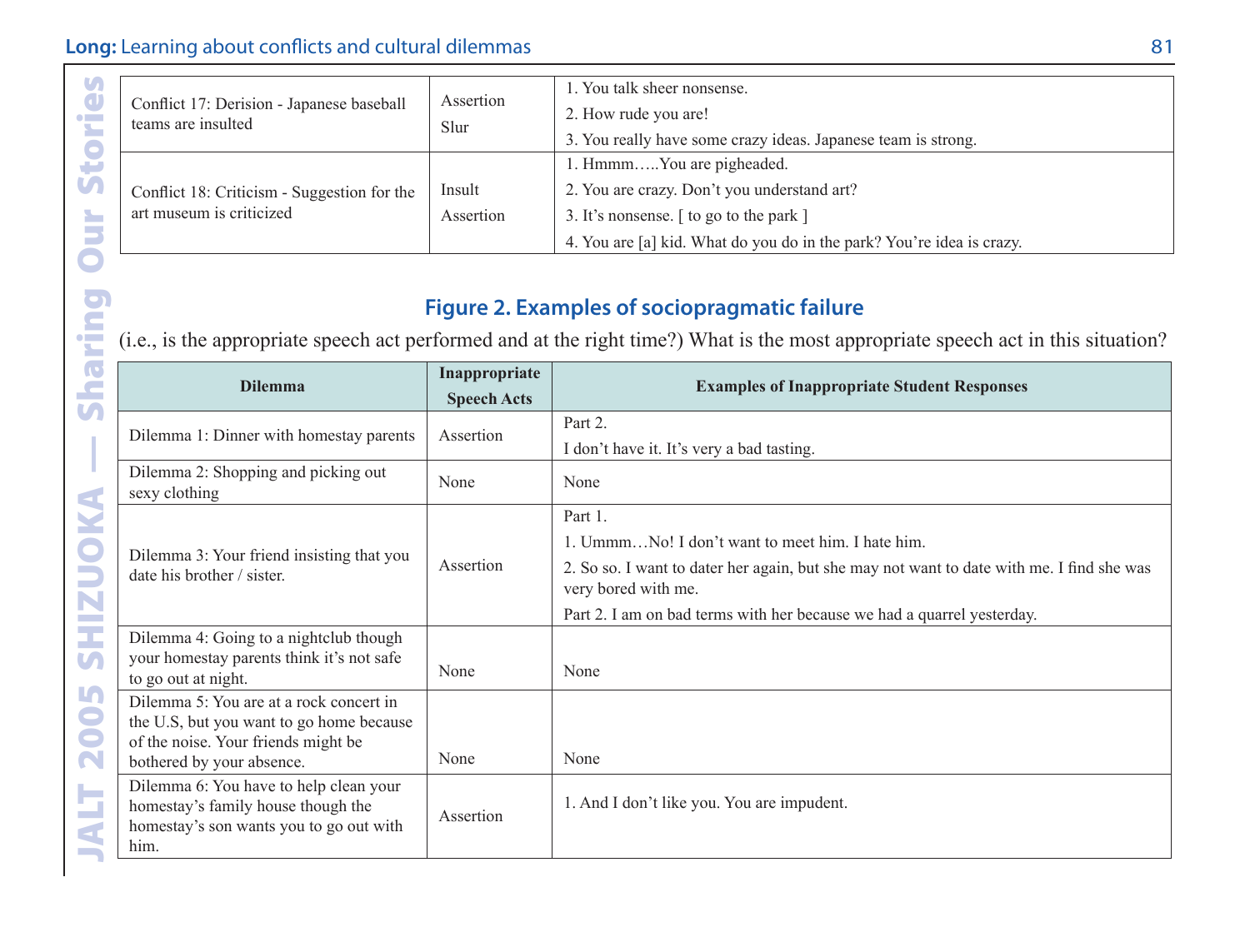| Stories                           | Dilemma 7: Writing a report for the<br>teacher despite a promise to your friends<br>to demonstrate judo.                                                                                | None      | None                                                                                        |
|-----------------------------------|-----------------------------------------------------------------------------------------------------------------------------------------------------------------------------------------|-----------|---------------------------------------------------------------------------------------------|
|                                   | Dilemma 8: Your school is having an all-<br>day hike and your girl / boyfriend wants<br>you to spend the day with him / her.                                                            | Assertion | Part 2.<br>1. I can't understand. You are a self-centered person.                           |
| Š<br>$\bullet$                    | Dilemma 9: Being at a party and you want<br>to go home. Your friends don't want to<br>leave.                                                                                            | None      | None                                                                                        |
|                                   | Dilemma 10: Having to do homework vs.<br>going to a party.                                                                                                                              | None      | None                                                                                        |
| haring<br>$\overline{\mathbf{U}}$ | Dilemma 11: Watching an adult "sex"<br>video at your homestay family's home.                                                                                                            | Insult    | Part 1.<br>2. You are foolish<br>Part 2.<br>1. But I don't want to watch it. You are crazy. |
| $\overline{\phantom{a}}$          | Dilemma 12: Your friends want to copy<br>your homework.                                                                                                                                 |           |                                                                                             |
|                                   | Dilemma 13: Two American friends are<br>discussing politics.                                                                                                                            | Insult    | I agree with you. I think he is crazy.                                                      |
|                                   | Dilemma 14: You are on a date, and you<br>need to go home at 11:00. Your date wants<br>to go to another club.                                                                           | None      | None                                                                                        |
| SHIZUOKA                          | Dilemma 15: An evacuation of the school<br>means you have to leave behind an<br>expensive<br>stereo system. You can only bring<br>necessities, though you want to bring this<br>stereo. | None      | None                                                                                        |
| <b>2005</b>                       |                                                                                                                                                                                         |           |                                                                                             |
|                                   |                                                                                                                                                                                         |           |                                                                                             |
| JALT                              |                                                                                                                                                                                         |           |                                                                                             |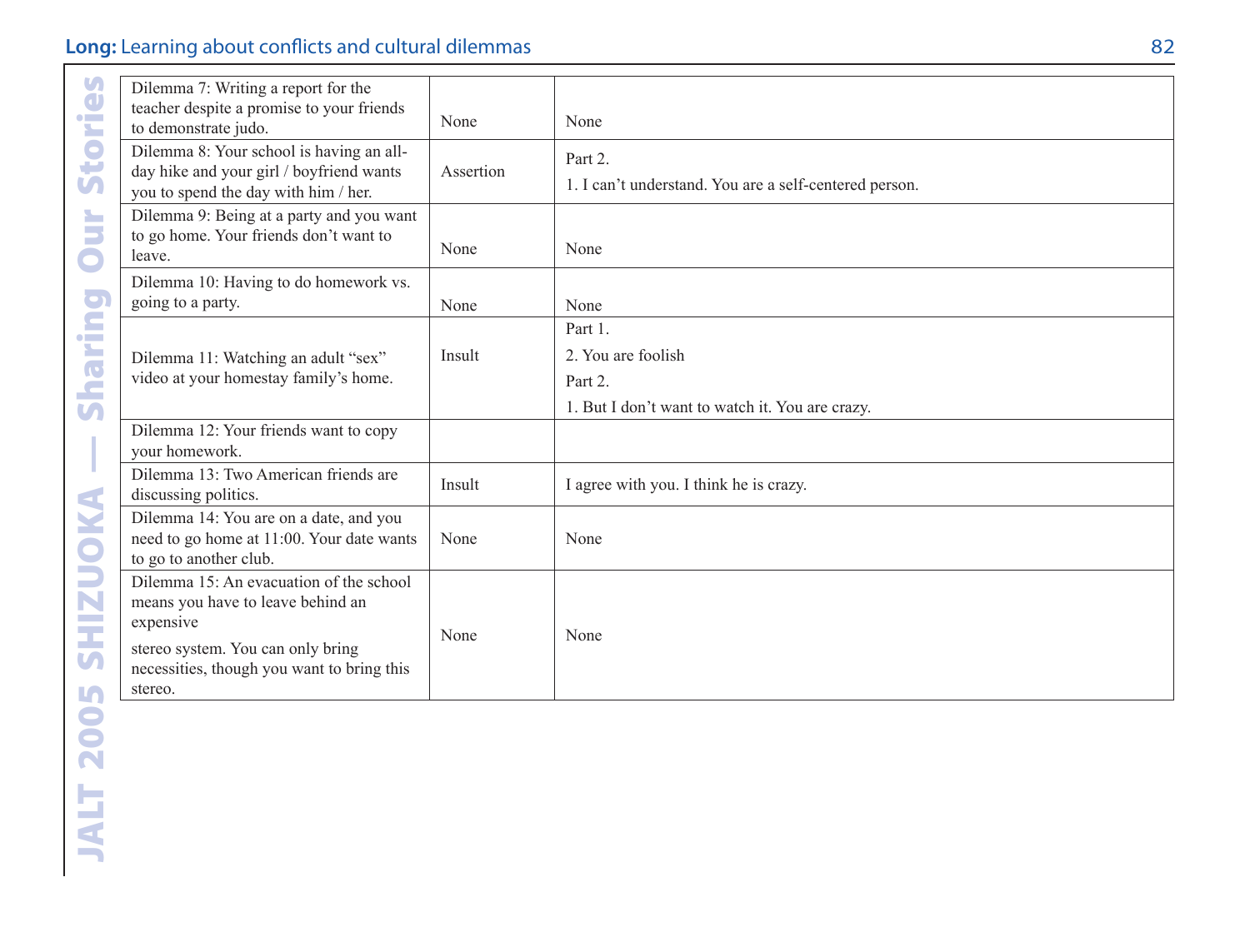| <b>Conflict Type</b>                                            | <b>Appropriate</b><br><b>Speech Acts</b> | <b>Examples of Appropriate Student Responses</b>                                                  |
|-----------------------------------------------------------------|------------------------------------------|---------------------------------------------------------------------------------------------------|
| Conflict 1: Requests - Friends drinking<br>alcohol              | None                                     | None                                                                                              |
| Conflict 2: Blame - Lost homework is<br>blamed on you           | None                                     | None                                                                                              |
| Conflict 3: Demands - Roommate<br>demands you leave for the day | None                                     | None                                                                                              |
| Conflict 4: Refusals - Roommate refuses                         | Suggestion                               | 1. OK. If you lend me five dollars, I would pay back six dollars.                                 |
| to loan you \$5.00                                              | Observation                              | 2. Ok. I have mistaken thinking. Money is very important and you understand it.                   |
|                                                                 |                                          | Part 1.                                                                                           |
|                                                                 | Inquiry                                  | 1. Really. Please told me about American football.                                                |
| Conflict 5: Derision - About not knowing<br>American football   | Joking                                   | Part 2.                                                                                           |
|                                                                 | Observation                              | 1. Then I get back Mars. Bye, bye!                                                                |
|                                                                 |                                          | 2. You say too hard. I am a Japanese, not be from Mars. Not be so strange.                        |
| Conflict 6: Criticism - You are criticized                      | Inquiry                                  | Part 2.                                                                                           |
| for buying the wrong CD                                         |                                          | 3. Sure. Could you tell me what music is the best? I will change it.                              |
|                                                                 |                                          | Part 1.                                                                                           |
|                                                                 |                                          | 1. I will miss my homestay family.                                                                |
| Conflict 7: Requests - Boy / girlfriend                         | Observation                              | 2. But my homestay family will be anxious that me.                                                |
| requests to stay over                                           | Statement                                | 3. I don't think so. I think that my homestay family might object.                                |
|                                                                 |                                          | Part 2.                                                                                           |
|                                                                 |                                          | 3. Sorry. I can't stay over your apartment.                                                       |
| Conflict 8: Blame - Boy / girlfriend                            | Observation                              | 1. Don't shift the responsibility to me. We must take responsibility for our actions.             |
| blames you about being rushed                                   | Excuse                                   | 2. I'm sorry. My school is having a group hike ride on Saturday. It's very important to do<br>it. |

**Figure 3. Examples of sociopragmatic success**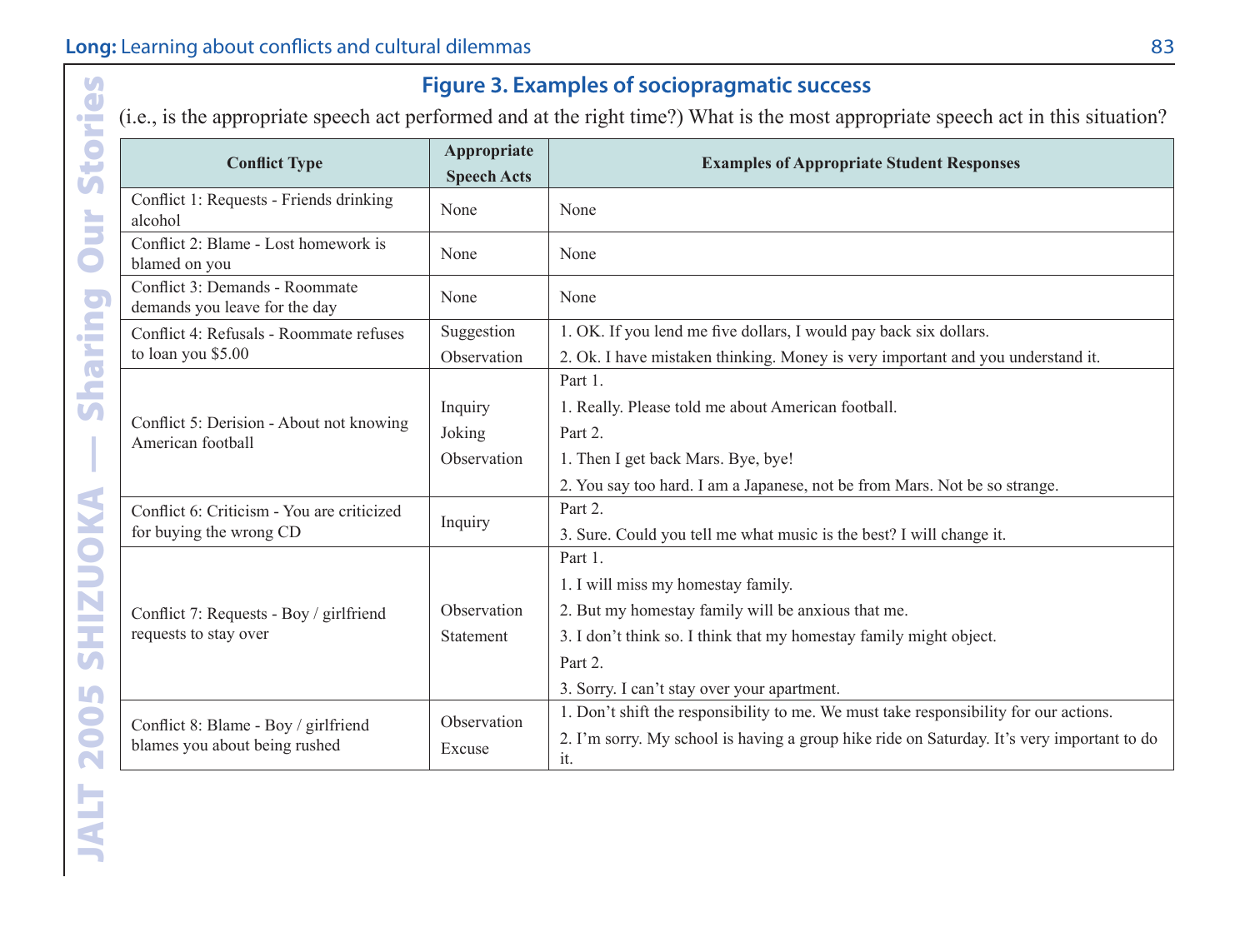| Stories                 |                                                                    |                  | Part 1.                                                                                                                |
|-------------------------|--------------------------------------------------------------------|------------------|------------------------------------------------------------------------------------------------------------------------|
|                         | Conflict 9: Demands - Best friend urging<br>you to date someone    |                  | 1. Umm, I have something to do.                                                                                        |
|                         |                                                                    | Excuse           | Part 2.                                                                                                                |
|                         |                                                                    | Observation      | 2. I'm so sorry. I don't dislike her. I don't want to give her hope.                                                   |
|                         |                                                                    | Explanation      | 3. I have a girlfriend whom I love. If she seems me dating your sister, she hates me.                                  |
| Our                     |                                                                    |                  | 4. OK. You need me so much. So, I can't refuse your offer. But, my feeling isn't change.<br>So I may hurt her feeling. |
|                         |                                                                    |                  | Part 1.                                                                                                                |
|                         |                                                                    | Observation      | 1. I want to have fun much more. But I realize the limitations. Shall we go home?                                      |
|                         | Conflict 10: Refusals - Boy / girlfriend<br>refuses to leave party | <b>Statement</b> | Part 2.                                                                                                                |
|                         |                                                                    |                  | 1. OK. I bear for an hour. Let's enjoy the party.                                                                      |
| haring                  |                                                                    |                  | 2. I am really tired. I can't move. So, I can't back home without your help.                                           |
|                         | Conflict 11: Derision - Boy / girlfriend                           |                  |                                                                                                                        |
| $\overline{\mathbf{U}}$ | insults you because you are late                                   | None             | None                                                                                                                   |
|                         |                                                                    |                  | Part 1.                                                                                                                |
|                         |                                                                    |                  |                                                                                                                        |
|                         |                                                                    |                  | 1. Try it. It tastes good.                                                                                             |
| SHIZUOKA                |                                                                    | Suggestions      | 2. Please eat some Japanese. Surely everyone say "delicious."                                                          |
|                         |                                                                    | Explanation      | Part 2.                                                                                                                |
|                         | Conflict 12: Criticism - The people at a<br>party insult your food | Empathize        | 3. It really delicious. Try it.                                                                                        |
|                         |                                                                    | Assertion        | 4. This food is called "Nikujaga". "Nikujyaga" is very delicious.                                                      |
|                         |                                                                    | Apology          | 5. It may look disgusting, and I thought like that too. But you I really like this food.                               |
|                         |                                                                    |                  | 6. Yes, this is very delicious. Don't judge by looking.                                                                |
|                         |                                                                    |                  | 7. I want to make you happy. So, I bring some Japanese food. But I make you unhappy.<br>I'm sorry.                     |
|                         |                                                                    |                  | Part 1.                                                                                                                |
|                         |                                                                    |                  | 1. I have no reason that I have to give you the money. Please go away.                                                 |
| 2005                    | Conflict 13: Requests - A drunk man asks<br>you for money          |                  | 2. I don't have much money. And I am very hungry. I can not give you some money.                                       |
|                         |                                                                    | Explanation      | 3. You work too hard. I don't have money. I'm very poor.                                                               |
|                         |                                                                    |                  | Part 2.                                                                                                                |
| ALT                     |                                                                    |                  | 3. I am a poor student. And I have to go to my friend's house.                                                         |
| <b>START OF</b>         |                                                                    |                  |                                                                                                                        |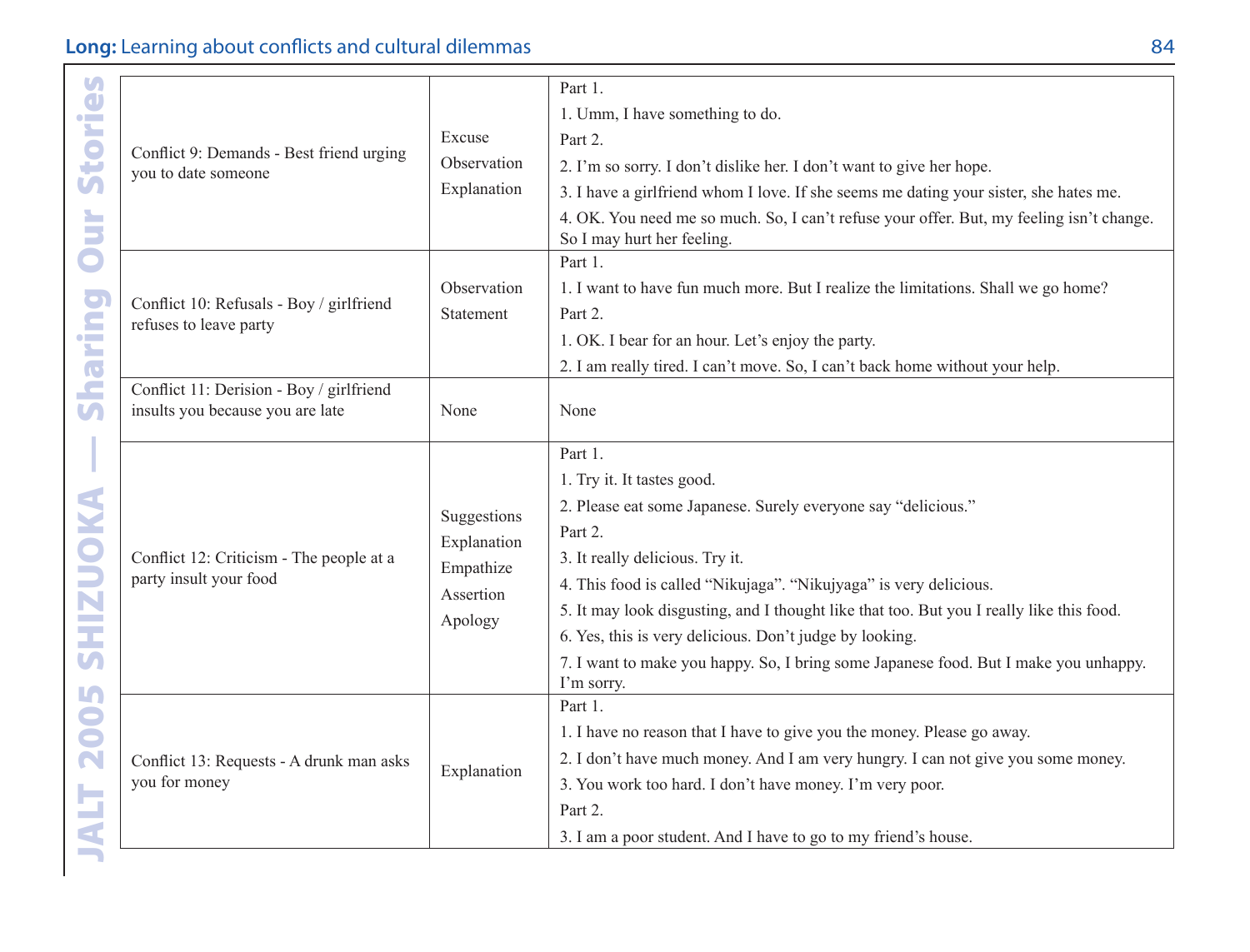|  | Conflict 14: Blame - You are lost and                               | Excuse      | 1. Sorry all I was late because I had helped my grandparents.                           |
|--|---------------------------------------------------------------------|-------------|-----------------------------------------------------------------------------------------|
|  | friend blames you                                                   | Request     | 2. Please stop blaming me for the delay. It is not all my fault.                        |
|  |                                                                     |             | 1. HmmBut I don't like this meal. This is salty.                                        |
|  | Conflict 15: Demands - You demand to be<br>served what you order    | Assertion   | 2. Thank you. I am going to try it, but I can't pay you money.                          |
|  |                                                                     |             | 3. First, you must say sorry. I can't eat this meal. I don't like tomatoes.             |
|  | Conflict 16: Refusals - Clerk refuses to<br>accept travelers checks | Request     | 1. Please call the manager that you know about this. I have no time.                    |
|  | Conflict 17: Derision - Japanese baseball<br>teams are insulted     | Observation | 1. I think it's a prejudice. You know Japanese baseball player such as Ichiro sun fast, |
|  |                                                                     | Ouestioning | don't you?                                                                              |
|  |                                                                     | Request     | 2. The Japanese baseball teams are not a joke. Please stop insult the teams.            |
|  | Conflict 18: Criticism - Suggestion for the                         | Agreement   | 1. Let's share a mutual opinion. Then, let's decide the place to go.                    |
|  | art museum is criticized                                            | Suggestion  | 2. Let's try it. Sometimes it's fun to try a new thing like that.                       |
|  |                                                                     |             |                                                                                         |

#### **Figure 4. Examples of sociopragmatic success**

| Conflict 14: Blame - You are lost and |                                             | Excuse      | 1. Sorry allI was late because I had helped my grandparents.                                                                      |  |
|---------------------------------------|---------------------------------------------|-------------|-----------------------------------------------------------------------------------------------------------------------------------|--|
| friend blames you                     |                                             | Request     | 2. Please stop blaming me for the delay. It is not all my fault.                                                                  |  |
|                                       |                                             | Assertion   | 1. HmmBut I don't like this meal. This is salty.                                                                                  |  |
| served what you order                 | Conflict 15: Demands - You demand to be     |             | 2. Thank you. I am going to try it, but I can't pay you money.                                                                    |  |
|                                       |                                             |             | 3. First, you must say sorry. I can't eat this meal. I don't like tomatoes.                                                       |  |
| accept travelers checks               | Conflict 16: Refusals - Clerk refuses to    | Request     | 1. Please call the manager that you know about this. I have no time.                                                              |  |
|                                       | Conflict 17: Derision - Japanese baseball   | Observation | 1. I think it's a prejudice. You know Japanese baseball player such as Ichiro sun fast,                                           |  |
| teams are insulted                    |                                             | Questioning | don't you?                                                                                                                        |  |
|                                       |                                             | Request     | 2. The Japanese baseball teams are not a joke. Please stop insult the teams.                                                      |  |
|                                       | Conflict 18: Criticism - Suggestion for the | Agreement   | 1. Let's share a mutual opinion. Then, let's decide the place to go.                                                              |  |
| art museum is criticized              |                                             | Suggestion  | 2. Let's try it. Sometimes it's fun to try a new thing like that.                                                                 |  |
|                                       |                                             |             |                                                                                                                                   |  |
|                                       |                                             |             | <b>Figure 4. Examples of sociopragmatic success</b>                                                                               |  |
|                                       |                                             | Appropriate | (i.e., is the appropriate speech act performed and at the right time?) What is the most appropriate speech act in this situation? |  |
| Dilemma                               |                                             | Speech Acts | <b>Examples of Appropriate Student Responses</b>                                                                                  |  |
|                                       |                                             |             | Part 1.                                                                                                                           |  |
|                                       | Dilemma 1: Dinner with homestay parents     | Compliment  | 1. Those foods are novel for me. I am interested in them. I think they have particular<br>tastes for me.                          |  |
|                                       |                                             |             | Part 2.                                                                                                                           |  |
|                                       |                                             |             | I think they have good tastes. I eat heartily because I eat many foods.                                                           |  |
|                                       |                                             |             | Part 1.                                                                                                                           |  |
|                                       | Dilemma 2: Shopping and picking out         |             | 1. It is too sexy for me. I have not weared very sexy clothes.                                                                    |  |
| sexy clothing                         |                                             | Opining     | 2. We are adult. But adult must keep to the morality.                                                                             |  |
|                                       |                                             |             | 3. I don't think so. I like casual clothes. These pants and shirts is too sexy.                                                   |  |
|                                       | Dilemma 3: Your friend insisting that you   | Excuse      | 1. I want to refrain from the dating because I'm busy.                                                                            |  |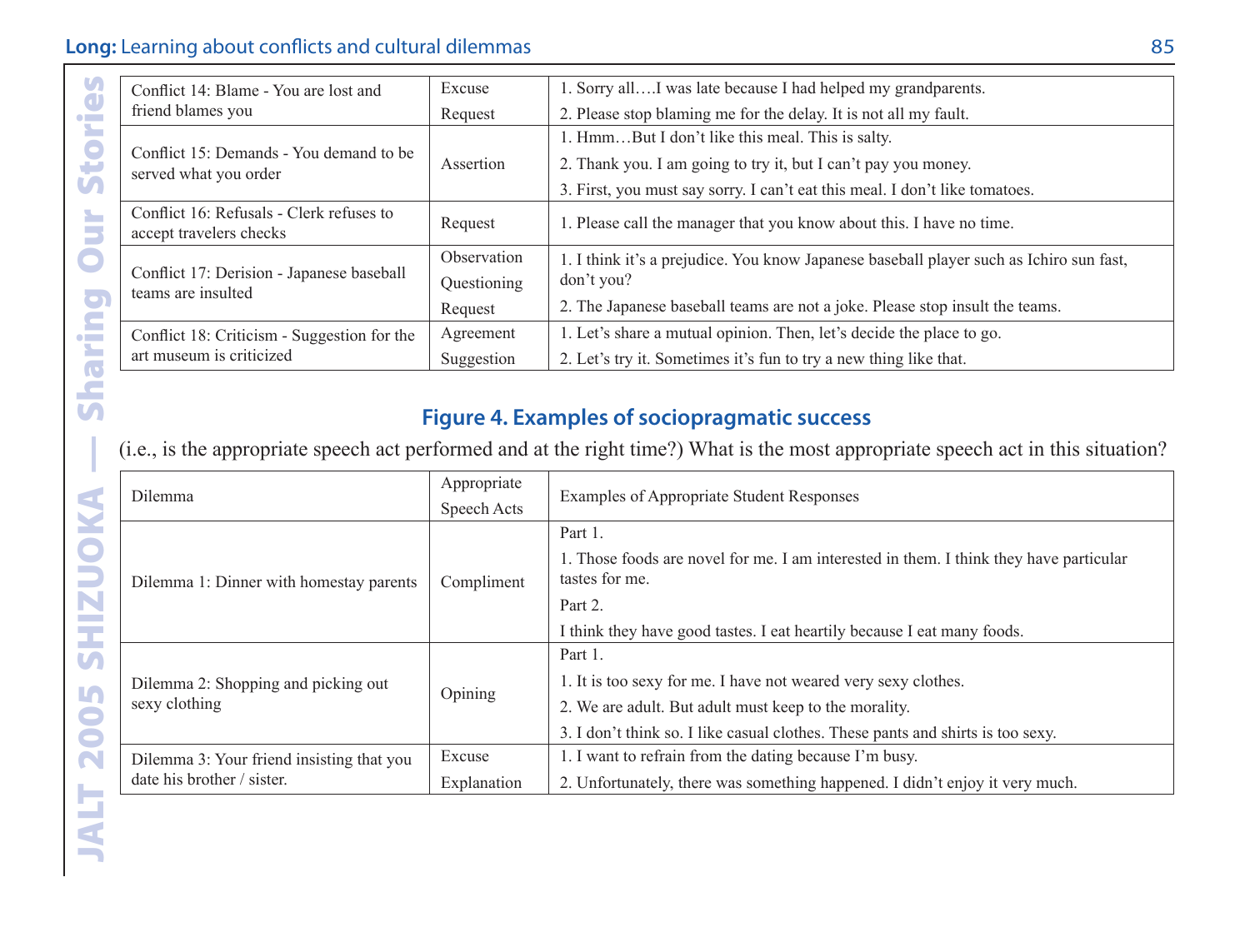| Dilemma 4: Going to a nightclub though<br>your homestay parents think it's not safe<br>to go out at night.                                              | Excuse<br>Apologizing<br>Assertion<br>Request<br>Opining<br>Explanation | Part 1.<br>1. I have a promise to meet my friends. I'm looking forward to play with them.<br>2. I meet my friend. I look forward to play with he. Please permission.<br>3. Yes, I have to meet my friends. I had promised them since one years ago.<br>Part 2.<br>4. Thank you for worrying me. I want to keep the promise for them. Sorry.<br>5. But my friend waits for me. I can't trouble for my friend.<br>6. He is my best friend. Please permission.<br>7. No, they are very important friends, and I don't want to get out from its promise.<br>8. Well, But I am an adult. So, you should treat me accordingly.<br>9. Mom. Sometimes I must have fun with my friends too. I just want to release tension. |
|---------------------------------------------------------------------------------------------------------------------------------------------------------|-------------------------------------------------------------------------|--------------------------------------------------------------------------------------------------------------------------------------------------------------------------------------------------------------------------------------------------------------------------------------------------------------------------------------------------------------------------------------------------------------------------------------------------------------------------------------------------------------------------------------------------------------------------------------------------------------------------------------------------------------------------------------------------------------------|
| Dilemma 5: You are at a rock concert in<br>the U.S, but you want to go home because<br>of the noise. Your friends might be<br>bothered by your absence. | Opining                                                                 | 1. Hmmm I don't think so. Rock music is disagreeable to my ears.<br>2. I can't stand it. My ears are very hurt. I rest for a while.<br>3. I'm having so much fun, too, but my ears are beginning to hurt. I want to leave once.                                                                                                                                                                                                                                                                                                                                                                                                                                                                                    |
| Dilemma 6: You have to help clean your<br>homestay's family house though the<br>homestay's son wants you to go out with<br>him.                         | Compromise<br>Assertion<br>Request<br>Suggestion                        | Part 2.<br>1. Ah, yes let's. But wait a minute. I'll clean the car or house soon.<br>2. I want to go with you, but we have to listen to your dad.<br>3. If I confirm it to your family, and they permits it, I go out to have fun with you.<br>4. Ok. Please help the cleaning. Let's end early and go to play together.                                                                                                                                                                                                                                                                                                                                                                                           |
| Dilemma 7: Writing a report for the<br>teacher despite a promise to your friends<br>to demonstrate judo.                                                | Inquiry<br>Explanation<br>Invitation                                    | 1. Can I finish it at home? I have an event after this?<br>2. Teacher, I have an appointment with my friends today. I hope you can give time for<br>me.<br>3. Teacher!! Do you feel like looking demonstration of judo?<br>4. I'm sorry. I promised my friends that I would demonstrate judo and karate for them.<br>So I can't write a report about Japan.                                                                                                                                                                                                                                                                                                                                                        |
| Dilemma 8: Your school is having an all-<br>day hike and your girl / boyfriend wants<br>you to spend the day with him / her.                            | Inquiry<br>Opining<br>Explanation                                       | Part 2.<br>1. Oh, sorry. I love you. So understand please.<br>2. I see. But if I am not there my classmate will be worry. I'm really sorry.<br>3. I'm sorry, but I as a part of the class, [I must ] attend it.                                                                                                                                                                                                                                                                                                                                                                                                                                                                                                    |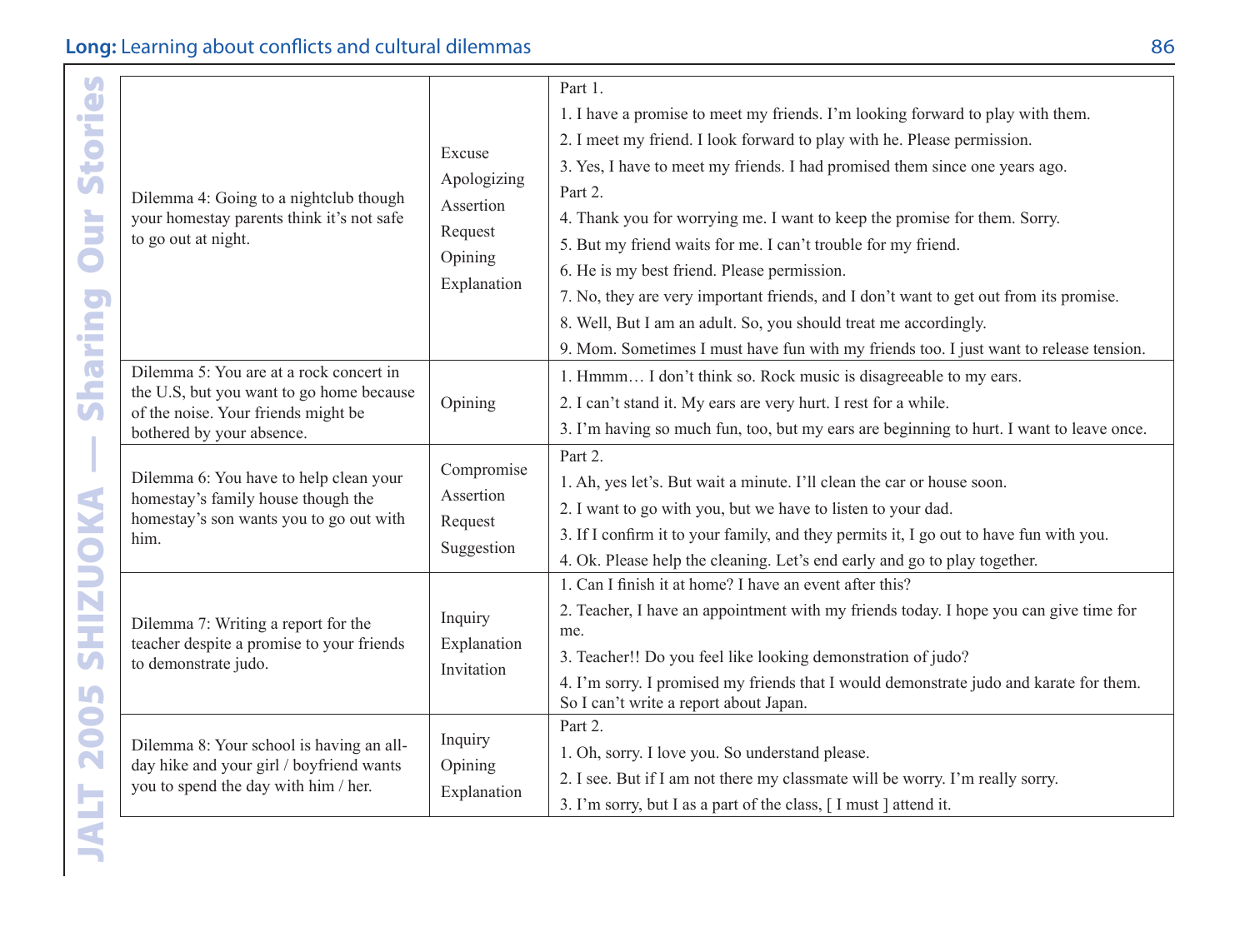| tories                  | Dilemma 9: Being at a party and you want<br>to go home. Your friends don't want to<br>leave.                                                                                            | Excuse<br>Explanation      | 1. I'm a junior high school student now. So I obey my parents.<br>2. Sorry, but I have to be home. I already promised that. I had a good time, have a nice<br>time.            |
|-------------------------|-----------------------------------------------------------------------------------------------------------------------------------------------------------------------------------------|----------------------------|--------------------------------------------------------------------------------------------------------------------------------------------------------------------------------|
| Ū<br>ă                  | Dilemma 10: Having to do homework vs.<br>going to a party.                                                                                                                              | Excuse<br>Request          | Part 1.<br>1. No thank you. I need to do my school work. I'm sorry that I can't go to your party.<br>Part 2.<br>2. Thank you. But I can't go your party. Please understand me. |
| $\overline{\mathbf{C}}$ | Dilemma 11: Watching an adult "sex"<br>video at your homestay family's home.                                                                                                            | Suggestion                 | Part 2.<br>1. If my host family come to house. I'm afraid such a thing. Let's see it other place.                                                                              |
| Sharing                 | Dilemma 12: Your friends want to copy<br>vour homework.                                                                                                                                 | Explanation<br>Assertion   | 1. Oh, just do it yourselves. If you don't do that, it's meanless to you.<br>2. No. You should do your homework without copying my homework.                                   |
|                         | Dilemma 13: Two American friends are<br>discussing politics.                                                                                                                            | Ouestioning<br>Explanation | 1. Why do you think he is the worst president in history?<br>2. I think every people in the world have their right and wrong.                                                  |
| I                       | Dilemma 14: You are on a date, and you<br>need to go home at 11:00. Your date wants<br>to go to another club.                                                                           | Explanation                | 1. I'm sorry. I can't do that. I love my homestay family and don't want to break their<br>heart.                                                                               |
| SHIZUOKA                | Dilemma 15: An evacuation of the school<br>means you have to leave behind an<br>expensive<br>stereo system. You can only bring<br>necessities, though you want to bring this<br>stereo. | Inquiry<br>Opining         | 1. All right. May I bring it? This is expensive and it's my treasure.                                                                                                          |
|                         |                                                                                                                                                                                         |                            |                                                                                                                                                                                |
| <b>2005</b>             |                                                                                                                                                                                         |                            |                                                                                                                                                                                |
| JALT                    |                                                                                                                                                                                         |                            |                                                                                                                                                                                |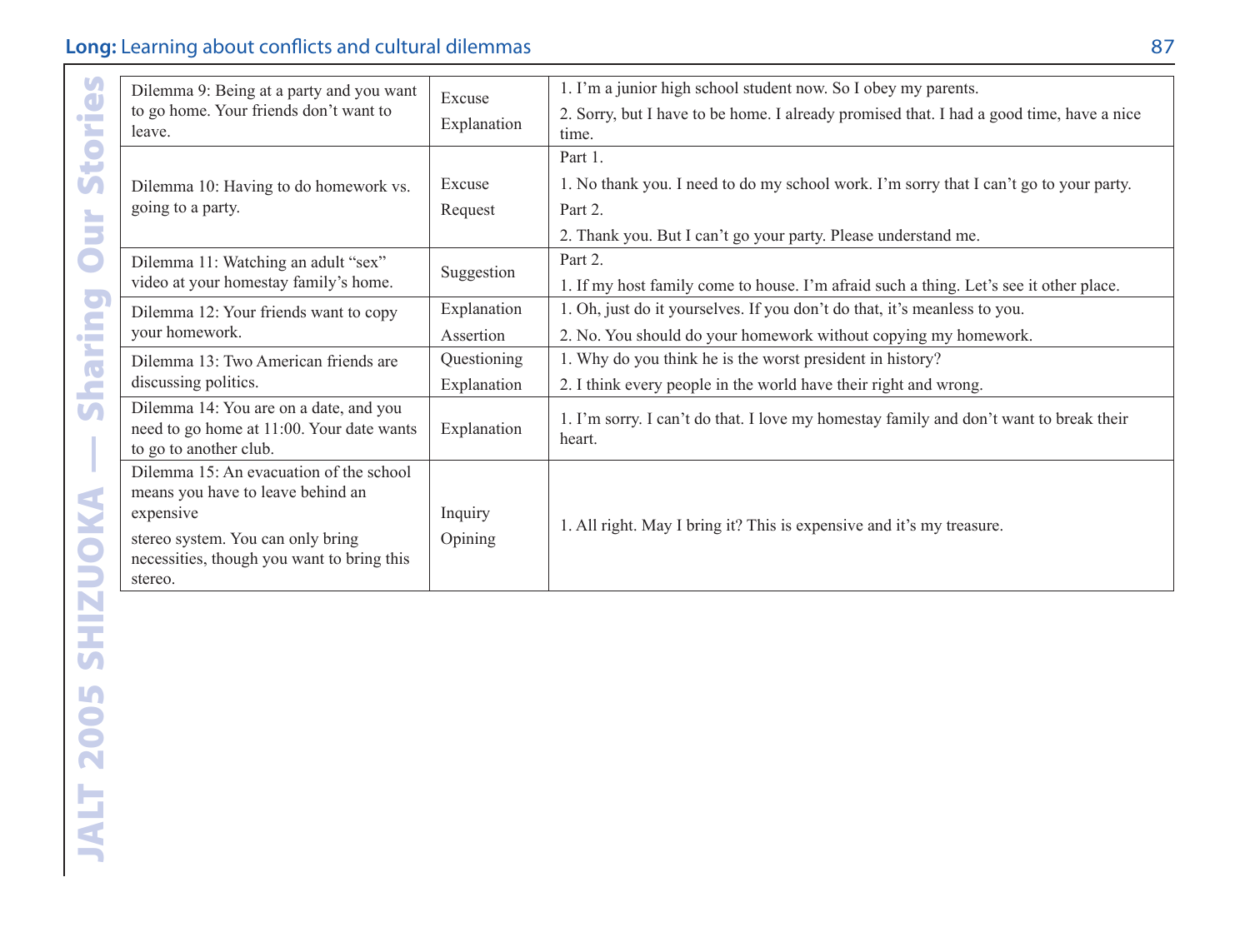#### **Discussion M**  $\Box$

 $\frac{1}{2}$ ×. G œ  $\mathbf{V}$ È

C

**Sharin** 

**UZILY** 

 $\mathbf{U}$ L.

JALT

Discussion<br>These initial<br>conflict and<br>increased ter<br>insulting, ass<br>Japanese stu<br>as to reestab<br>in resolving<br>speech acts:<br>apologies, in<br>empathizing opining.<br>This data come studen<br>affect others<br>might imped<br>environment<br>the per These initial results serve as a reminder about what fuels conflict and what helps to resolve it. The speech acts that increased tension were as follows: observations, opining, insulting, assertions, threats, commands, and slurs. The Japanese students seemed to resort to these speech acts so as to reestablish status, or to increase distance. However, in resolving conflicts, students resorted to the following speech acts: requests, suggestions, assertions, observations, apologies, inquiries, jokes, statements, excuses, explanation, empathizing, agreement, compliments, compromising, and opining.

This data does suggest that there is a *disconnect* for some students as to how their replies (speech acts) can affect others and bring about the wrong effect, one that might impede their ability to adjust socially to their new environment. Gaines (see table 3) provides an analysis of the perlocutionary terms and how speech acts can affect others. Teachers who are interested in pragmatics or student exchanges might want to further explore this area so as to help students to better negotiate and mediate issues.

In short, it is important for students to realize that all speech acts have a perlocutionary effect upon the *feelings, thoughts,* or *actions* of the listener. In addition, the issue of the perlocutionary effect (and *pragmalinguistic control*) also is related to the four criteria for intercultural conflict competence discussed by Ting-Toomey and Oetzel (2001): appropriateness, effectiveness, satisfaction, productivity.

|              | $\mathbf{2}$ | 3                |              | 5                             |
|--------------|--------------|------------------|--------------|-------------------------------|
| Involuntary  | Voluntary    | Epistemic        | Motivational | Practical                     |
| Startle      | Placate      | Confuse          | Convince     | "get H to<br>$d\sigma A$ "    |
| Amuse        | Intimidate   | Enlighten        | Persuade     | $=$ "get H to                 |
| Surprise     | Insult       | Deceive          | Inspire      | (start)                       |
| <b>Shock</b> | Entertain    | Edify            | Deter        | (continue)                    |
| Astonish     | Anger        | Teach            | Incite       | (finish)                      |
|              | Frighten     | Convince<br>that | Dispose      | $(\text{stop})$               |
|              | Soothe       | Persuade<br>that |              | $\left(\text{doing A}\right)$ |
|              | Humiliate    |                  |              |                               |

**Table 3. An analysis of some perlocutionary terms**

Note: Gaines (1979, p. 209)

#### *Appropriateness*

Appropriateness refers to the degree to which the exchanged conflict behaviors are regarded as proper and match the expectations generated by the insiders of the culture. Our evaluations of proper and improper behavior stem, in part from our ingrained cultural socialization experiences. Appropriate conflict behaviors can be assessed through understanding the underlying values, norms, social roles, expectations, and scripts that govern the conflict episode.

#### *Effectiveness*

Effectiveness refers to the degree to which conflict adversaries achieve mutually shared meaning and integrative goal-related outcomes. Effective encoding and decoding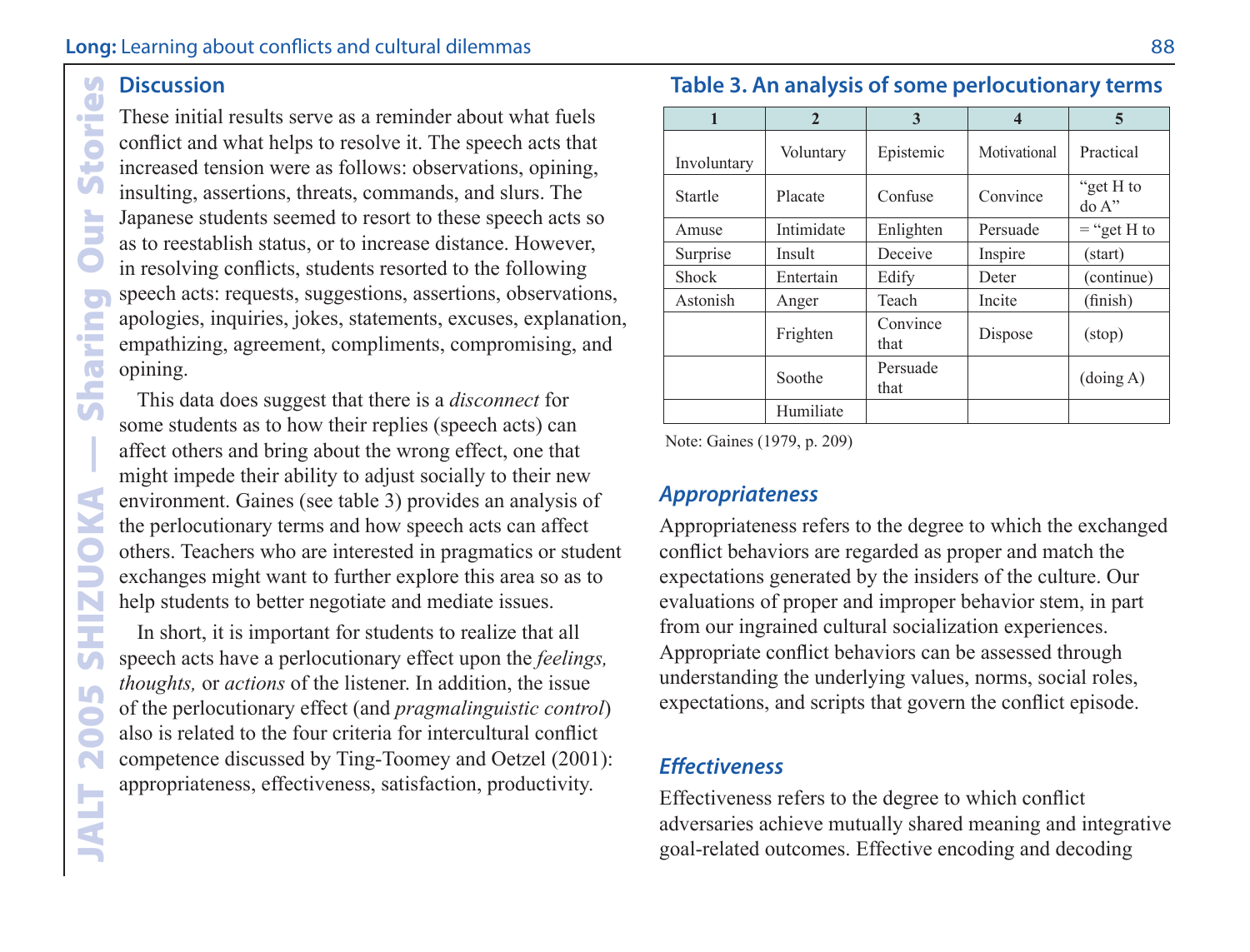effectiveness has been achieved when multiple conflict meanings are attended to with accuracy, and mutually desired interaction goals have been reached. Interaction ineffectiveness occurs when content or relational meanings are mismatched, and intercultural noises and clashes jam the communication channels.

#### *Satisfaction*

processes lead to mutually shared meanings. Interaction<br>
effectiveness has been achieved when multiple conflict<br>
meanings are attended to with accuracy, and mutually<br>
desired interaction goals have been reached. Interactio Individuals tend to be more satisfied in interaction scenes in which their desired identity images are elicited or validated. They tend to experience dissatisfaction when their desired identity images are denied or disconfirmed. To the extent that important identities of the communicators have been bypassed or patronized, they will experience interaction dissatisfaction. To achieve conflict interaction satisfaction, we have to understand the cultural premises that surround the use of exchanged messages in the conflict negotiation process itself.

#### *Productivity*

After a protracted conflict discussion, conflict parties would like to feel they have accomplished something. Productivity is closely related to outcome factors, such as the generation of new ideas, new plans, new momentum, and new directions in resolving the conflict problem. In an unproductive conflict, both sides feel that they have wasted their time and energy by being involved in the conflict in the first place, and that both sides have lost sight of the original goals in the conflict episode. In a productive conflict, both

sides feel that they have mutual influence over the conflict process, and they both think that they have gained something as a result of the conflict.

The students' orientation to communication can also be briefly addressed. Whereas an unproductive conflict discussion reflects a win-lose (to lose-lose) orientation to conflict, a productive conflict discussion reflects a win-win orientation to conflict. See table 4.

#### **Table 4. Win-lose versus win-win conflict orientation core characteristics**

| Win-Lose Conflict Orientation            | Win-Win Conflict Orientation             |
|------------------------------------------|------------------------------------------|
| Ignore Cultural Differences              | <b>Respect Cultural Differences</b>      |
| <b>Identify Devaluation</b>              | <b>Identity Validation</b>               |
| Win-Lose to Lose-Lose Attitude           | Win-Win Collaborative Attitude           |
| <b>Insensitivity to Conflict Context</b> | Sensitivity to conflict Context<br>Goals |
| Argue and Defend Self-Interest           | Uncover Deeper Conflict Needs<br>and     |
| <b>Conflict Position</b>                 | Assumptions                              |
| Competitive or Passive<br>Aggressive     | Collaborative or Give-and-Take           |
| <b>Conflict Mode</b>                     | Compromising Mode                        |
| Engage in Mindless Behavior              | Practice Mindful Conflict Skills         |
| <b>Rigidity of Conflict Posture</b>      | Willingness to Change                    |

Note: Ting-Toomey & Oetzel (2001), p. 61.

Conflict parties who practice a win-lose orientation in approaching an intercultural conflict often ignore or suppress cultural differences, bypass or invalidate salient identities of the other conflict parties, focus exclusively on self-interest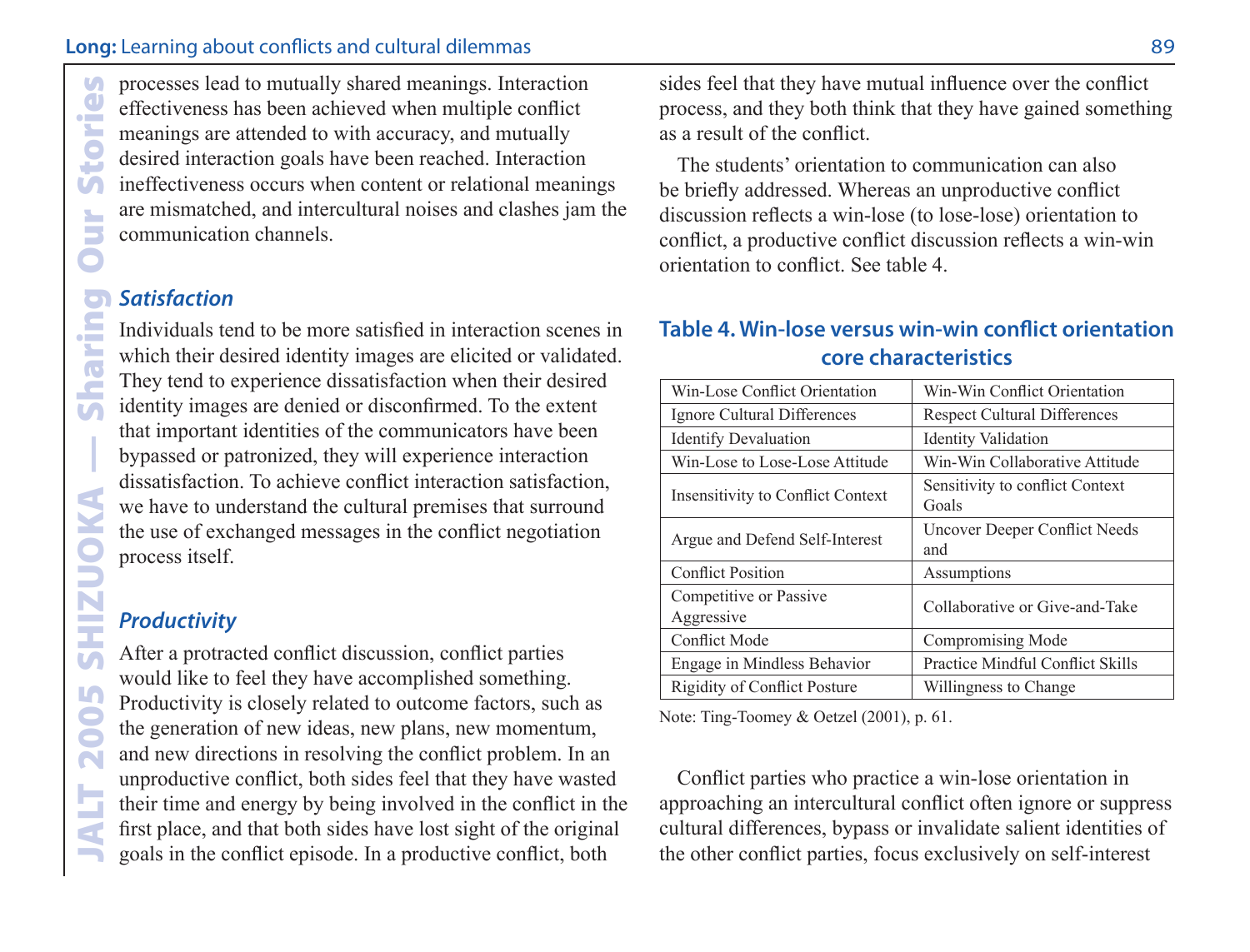conflict goals, and react mindlessly and defensively in a<br>solution and conflict strutation. In contrast, conflict parties who practic<br>at a win-win orientation to conflict tend to accept and respectively<br>conflict opponents, conflict situation. In contrast, conflict parties who practice a win-win orientation to conflict tend to accept and respect cultural differences, validate salient identities of their conflict opponents, hold a collaborative mind-set, attempt to uncover deep-seated needs and interests in the other conflict parties, and try to practice mindful conflict management skills. In unproductive conflict discussions, conflict parties often strive for a win-lose outcome and may even end up with a lose-lose outcome. During these unproductive discussions, they often feel that their conflict goals have been ignored, critical relationship issues are side-stepped, and conflict stalemate is the only outcome. In productive conflict discussions, by comparison, conflict members often feel that their conflict goals have been fully addressed, important relationship issues are acknowledged, salient content issues in the conflict have been dealt with affirmatively and a synergistic, win-win outcome can be accomplished.

#### **Conclusion**

This data does indicate other areas for teachers of pragmatics to explore. How students judge the appropriateness and effectiveness of particular responses to situations might be of interest. Using the data from *oral* discourse completion tasks might also highlight areas of concern, as this data would be more realistic. Yet, exploring the stories that students bring back with them on their exchanges will be a means of developing better discourse and oral completion tasks and material. The more teachers understand the contexts, the pressures, and the people behind conflicts and dilemmas, the better teachers can prepare students. In short, by discussing

various student responses to DCTs, and *why* they are effective or ineffective, students can then begin to gain some kind of awareness of their own discourse competency. This ability might even impact the students' own *L1* interactions as well. As Ron White states, the development of pragmatic and strategic competencies is important so that users of English will have the means of participating effectively in the variety of discourses and have a means of challenging and *changing* these discourses in creative and empowering ways.

#### **References**

- Cohen, A. (2004). The interface between interlanguage pragmatics and assessment. Retrieved at http://www.jalt. org/pansig/2004/HTML/Cohen.htm.
- Gaines, R. (1979). Doing by saying: toward a theory of perlocution. The Quarterly Journal of Speech, 65, 207-217.
- Hartford, B. S. & Bardovi-Harlig, K. (1992). Experimental and observational data in the study of interlanguage pragmatics. Pragmatics and Language Learning. Volume 3 Urbana, IL: University of Illinois at Urbana-Champaign.
- Kasper, G. (2001). Four perspectives on L2 pragmatic development. Applied Linguistics 22(4), 502-530
- Ting-Toomey, S. & Oetzel, J. (2001). Managing intercultural conflict effectively. Thousand Oaks, California: Sage Publications.
- White, R. (1997). Going round in circles: English as an international language and cross-cultural capability. Retrieved at http://www.rdg.ac.uk/app\_ling/circles.htm